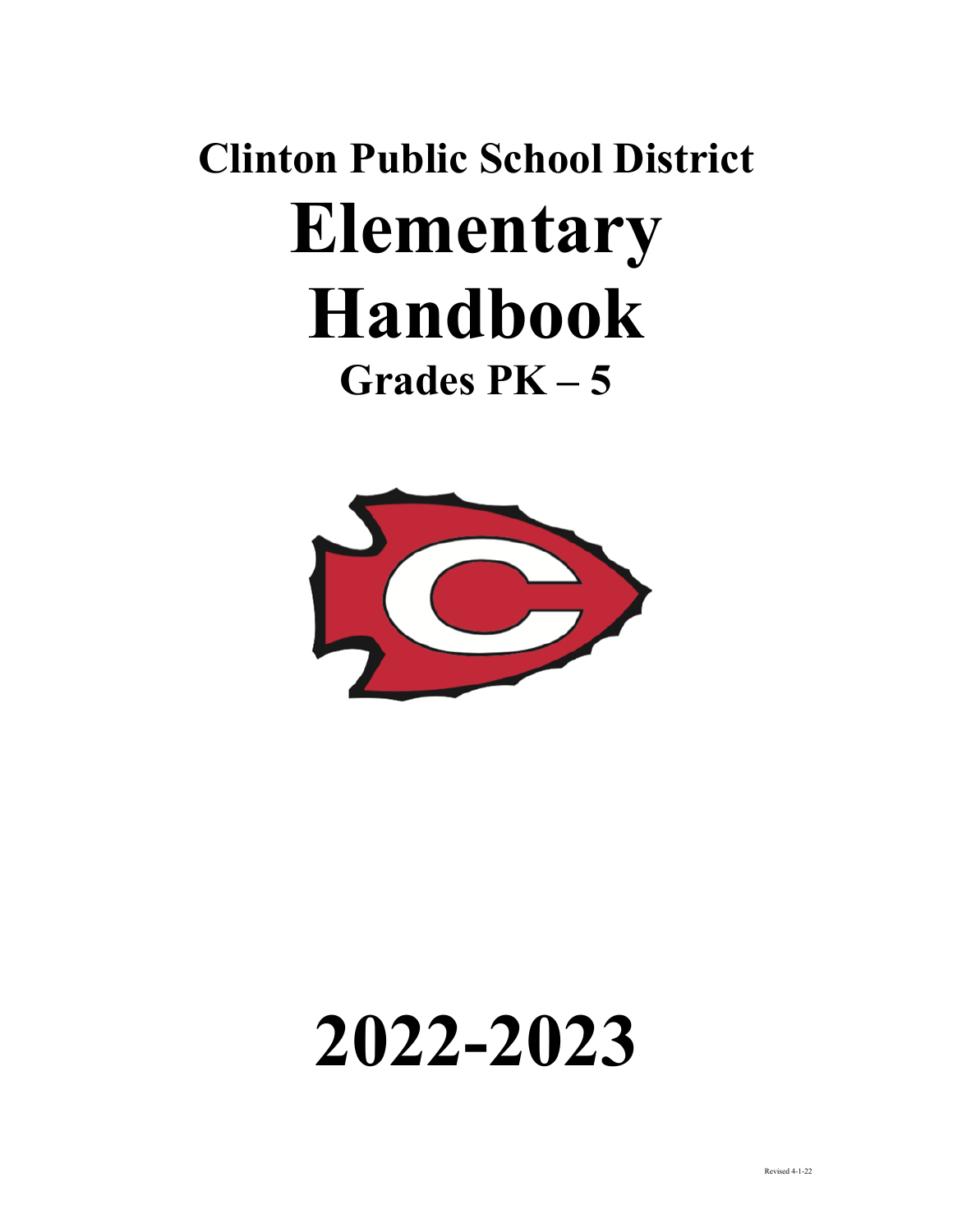## **Clinton Public School District**

**Superintendent Dr. Andy Schoggin aschoggin@clintonpublicschools.com Phone: 601-924-7533**

## **Clinton Park Elementary**

**Principal Kelli Pope kpope@clintonpublicschools.com**

**Assistant Principal Ivory Gray igray@clintonpublicschools.com**

**Phone: 601-924-5205**

## **Northside Elementary**

**Principal Mandy Ambrose aambrose@clintonpublicschools.com**

**Assistant Principal Leslie Alexander lalexander@clintonpublicschools.com**

**Phone: 601-924-7531**

### **Eastside Elementary**

**Principal Mandy Taylor mtaylor@clintonpublicschools.com**

**Assistant Principal Brittany Ricker bricker@clintonpublicschools.com**

**Phone: 601-924-7261**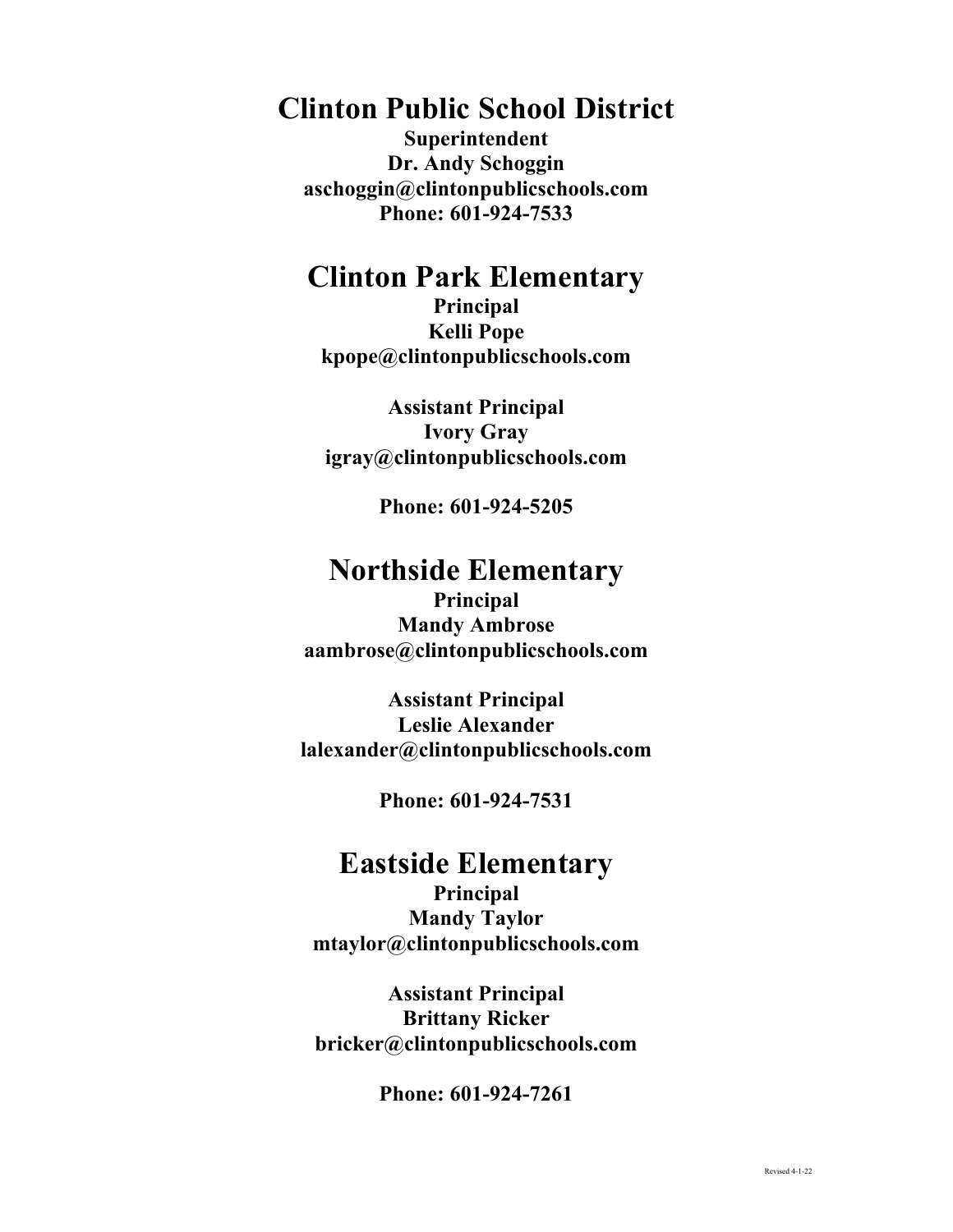#### **MISSION STATEMENT**

The Board of Trustees and personnel of the Clinton Public Schools are committed to the maxim, "all students can learn." Over the past decade, changes in the community have resulted in an increasingly diverse enrollment. Students exhibit differences in socioeconomic, cultural, and family backgrounds, learning capacities and styles, needs and interests. Therefore, we believe the district's fundamental responsibility is to provide a range of academic and extracurricular opportunities to enable each student to develop intellectually, physically, morally, socially, and emotionally to the maximum of his/her potential. This development is best accomplished as students, educators, parents, and community—individually and collectively—recognize their significant roles in the educational process and commit themselves to fulfilling their specific obligations. The Clinton Public School District will provide for students and staff a safe and orderly school climate, a democratic environment where the rights of all are respected, and clearly defined academic priorities supported by appropriate extracurricular activities. Finally, the curriculum must be continuously evaluated and modified to maintain relevancy to societal changes, to meet a wide range of special needs and abilities, and to reflect the community's quest for excellence in education.

#### **NOTICE OF NON-DISCRIMINATION**

The Clinton Public School District complies with all federal and state laws and regulations and does not discriminate on the basis of race, religion, color, national origin or ancestry, sex, gender identity, sexual orientation, age, marriage or veteran status or disability, in employment or in the delivery of educational services. This applies to all educational programs and extracurricular activities. Inquires associated with Title VI, Title IX, and/or accommodations for disabled employees, the public and accessibility of facilities and programs should be directed to Dr. Andy Schoggin, Superintendent at 601-924-7533. Inquires regarding the application of Section 504 of the Rehabilitation Act (concerning students with disabilities who are not eligible for Special Education) / Americans with Disability Act should be directed to Mr. Charles King, Assistant Superintendent at 601- 924-7533. These individuals may be contacted at the district main office located at 203 Easthaven Drive. The mailing address is P.O. Box 300, Clinton, MS 39060.

#### **ACCREDITATION**

All schools in the Clinton Public School District are accredited by the State of Mississippi and by the Southern Association of Colleges and Schools.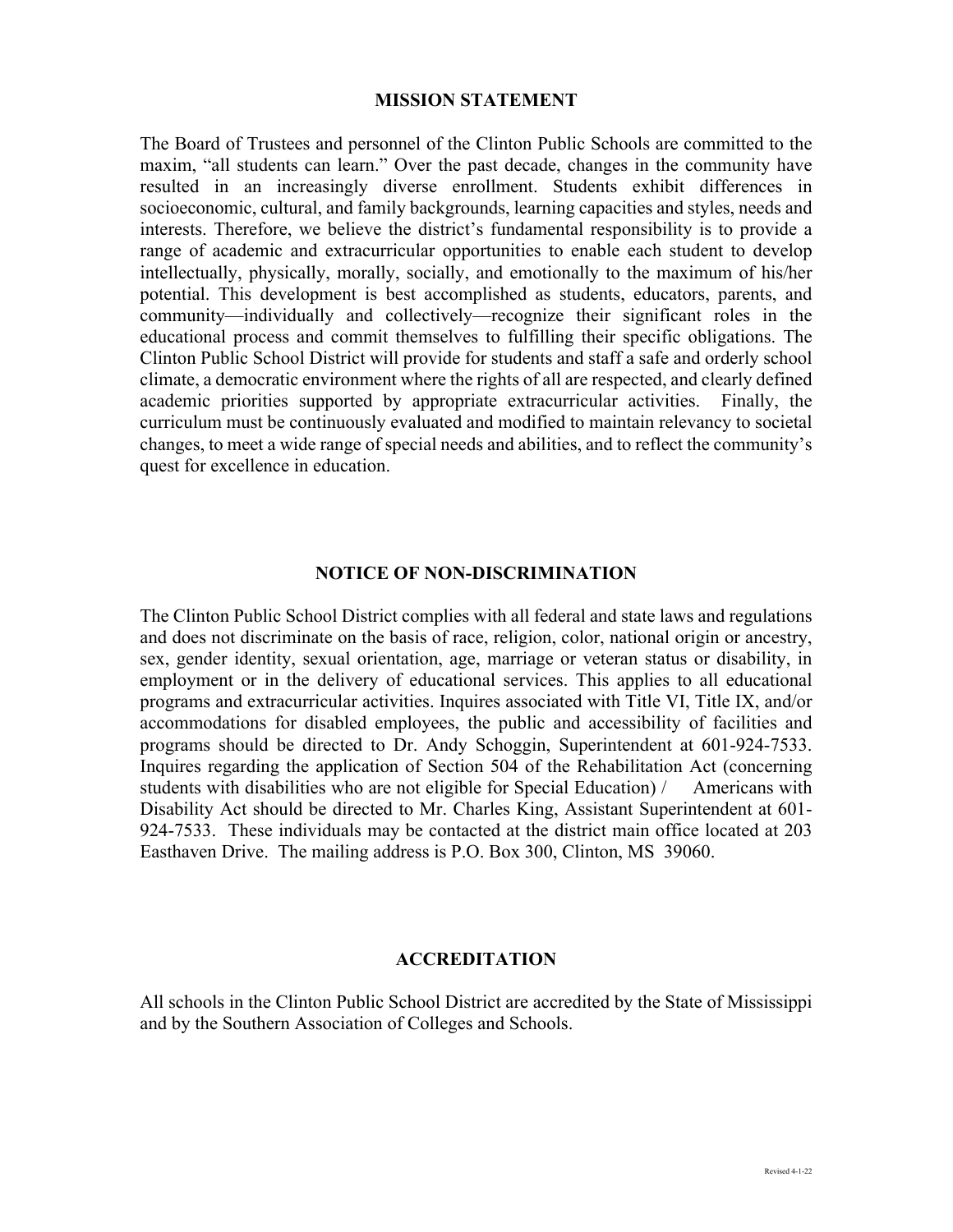#### **ENTRANCE REQUIREMENTS**

To enroll in the Clinton Public School District a child must have the following on file:

- 1. Certificate of Compliance with Immunizations (121 Form)
- 2. Certified copy of the child's birth certificate
- 3. Proof of Residency (2 items documenting residency)
- 4. Completed online registration
- 5. Social Security card
- 6. Copy of parent ID

#### **RESIDENCY**

Students must attend the school located in the district in which the parents or legal guardian resides. Before enrolling your child in the Clinton Public School District, you must verify residency within the district. Because of the Residency Verification Procedure adopted as a policy of the Mississippi State Board of Education on June 20, 1990, each parent, legal guardian, or other adult with whom a student lives must provide to the Clinton Public School District two (2) of the following documents to verify residency:

- Lease document (**all occupants** must be listed on lease; month to month leases will require submission of a utility bill each month) **OR**
- Current mortgage document or property deed **OR**
- Filed Homestead Exemption form (current) **and**
- Current utility bill (dated within 3 months electricity, gas, or water actual bill must be in the legal guardian's name.) No phone or cable bills will be accepted.

#### **CITY ORDINANCE CONCERNING RESIDENCY**

It is unlawful to make false statements to law enforcement officials and employees of the Clinton Public School District. This ordinance states that is a parent or guardian gives a false statement about his or her residence to a Clinton Public School District official to enroll children in a Clinton public School, that parent or guardian can be fined up to \$1,000 and/or jailed for up to 90 days. In addition, restitution shall be made to the City of Clinton for all man hours exhausted and expenses incurred due to such false statements or misrepresentations.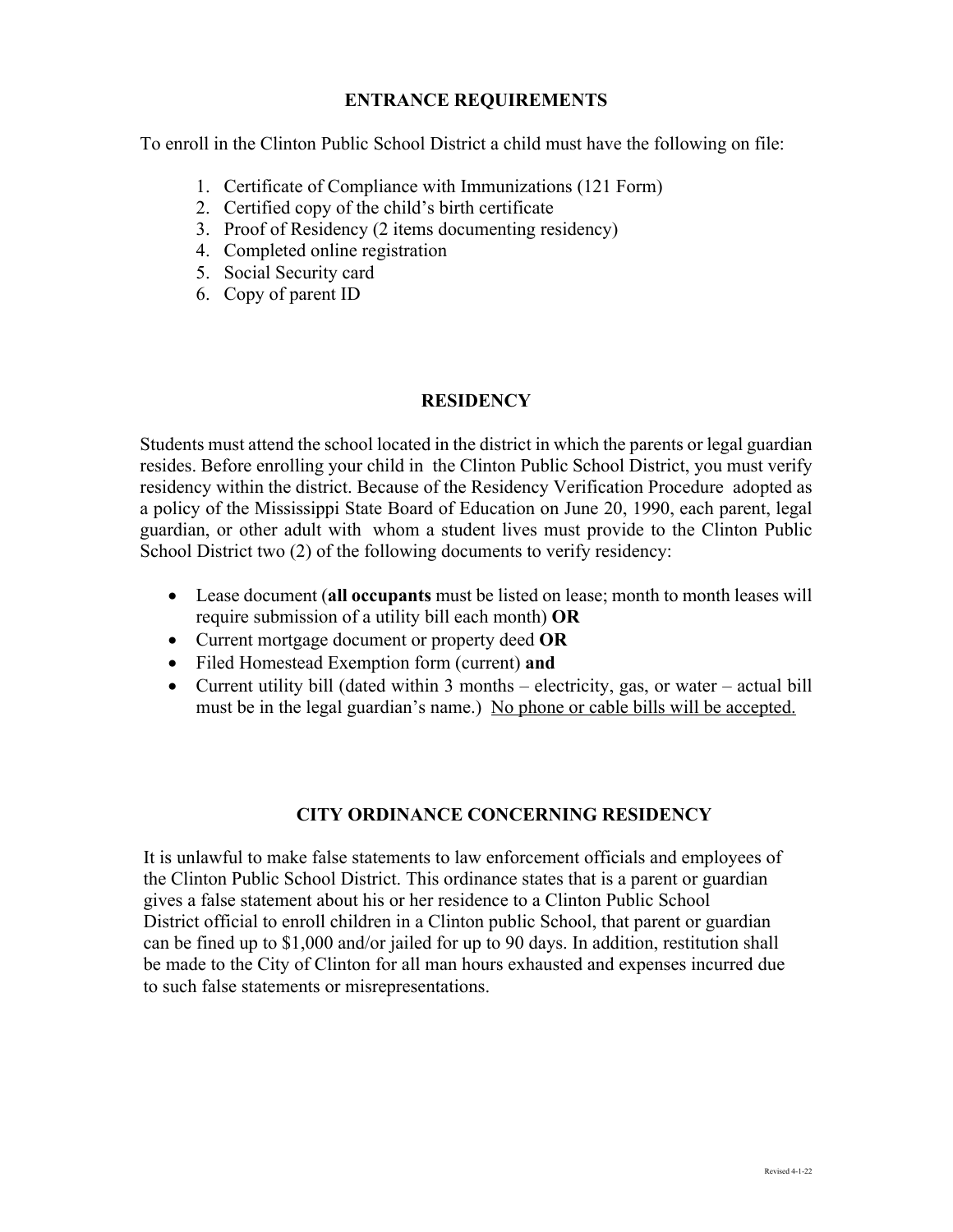#### **CHANGE OF RESIDENCY**

If a student's address changes during the school year, the parent must come by the office and complete the proof of residency process. A mortgage or rent document, along with other utility documentation, will be needed. If you have questions, please call the school office at 601-924-7531.

#### **CHANGE OF TELEPHONE NUMBER**

If student's telephone number changes during the school year, the parent should send a signed note to the office.

#### **ATTENDANCE**

The Clinton Public School District, in compliance with Mississippi Law 37-13-91, will provide for the education of children of compulsory school age (6-17) in this district for not less than 180 days each year, by Mississippi Law 37-13-63.

Compulsory regular attendance when school is in session always applies to every child who has attained the age of six (6) years on or before September 1. A child who is five (5) years of age on or before September 1 may enroll in kindergarten. The birth date must be verified by a birth certificate.

A student who has been previously enrolled in another state where law provides for enrollment before age six (6) on or before September 1 may be enrolled **if** the student meets all of the following requirements:

- 1. Parent was a legal resident of the state from which the child is transferring.
- 2. The out-of-state school is accredited.
- 3. The student must have been legally enrolled for at least four (4) weeks in the previous state; and
- 4. The local superintendent in a Mississippi district determines that the student was making satisfactory educational progress in the previous state.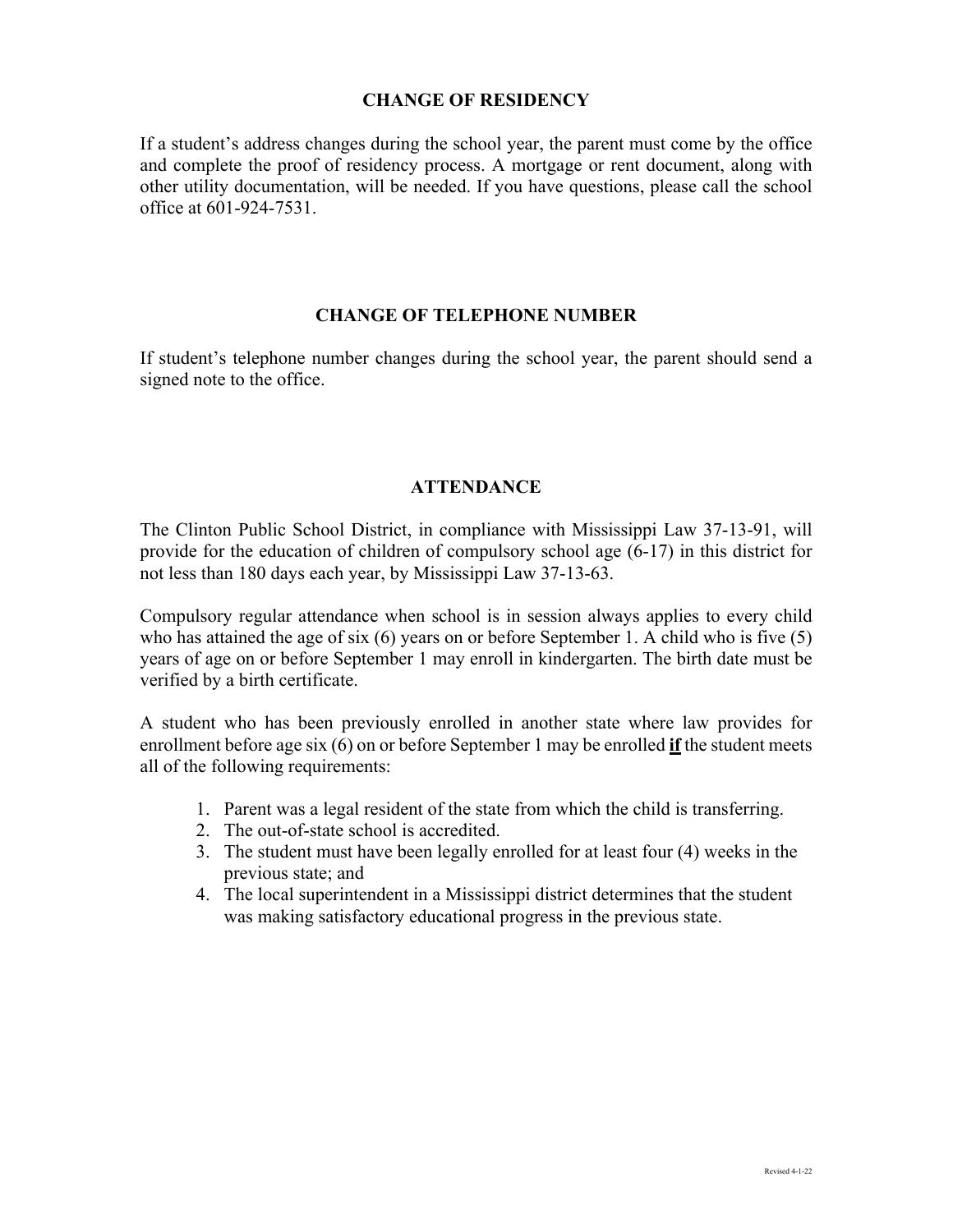#### **DAILY SCHEDULE**

The school day begins at **7:45 a.m**. with the pledge to the United States flag and announcements. **Classes begin promptly at 7:45 a.m. with dismissal at 2:25 p.m.**

#### **Early Arrival**

Students who walk each day to school or those who ride with parents should not arrive at school and will not be supervised before 7:10 a.m. The Clinton Public School District does not accept responsibility for the safety of non-bus riding students left on school campuses before 7:10 a.m. School buses will not unload before 7:10 a.m. Students who ride the school bus will be supervised and monitored.

#### **Tardy**

A child is considered tardy if he enters the school after 7:45 a.m., except in case of a late bus. Any student arriving at school after 7:45 should report to the office, with the person who brought him or her, before going to the classroom. The parent or person who brought the student to school will sign the student in. Five or more tardies will not constitute perfect attendance.

#### **Dismissals**

The Clinton Public School District does not accept responsibility for the safety of non-bus riding students left on campus after 3:00 p.m. Parents/guardians should send a note to the student's homeroom teacher and the school secretary when requesting an early dismissal. The student will remain in the classroom until you or your designee comes to the office to sign him or her out. Only individuals listed on the registration card are allowed to sign out a student. The custodial parent must have a court order on file in the office if the noncustodial parent is not to pick up the child.

Any changes in the way a student is to be dismissed must be made in writing to the office (handwritten note, email, fax, etc.). Phone calls are **not** an acceptable way to change dismissals.

Instruction begins at 7:45 and ends at 2:25. Early dismissal is discouraged and should be requested only in an emergency. *Parents are discouraged from requesting dismissal of students after 2:00.* Prior approval after this time must be approved by administration. Students will be dismissed from the office. Parents must come to the office and sign out the student before he/she leaves campus. Five or more dismissals will not constitute perfect attendance.

#### No child will be dismissed directly from the classroom, playground, or field trip.

Students attending for at least 63% of the school day will be considered present for that day. If a student is absent more than 37% of the school day, he/she will be marked as absent for that particular day for the purposes of ADA (Average Daily Attendance).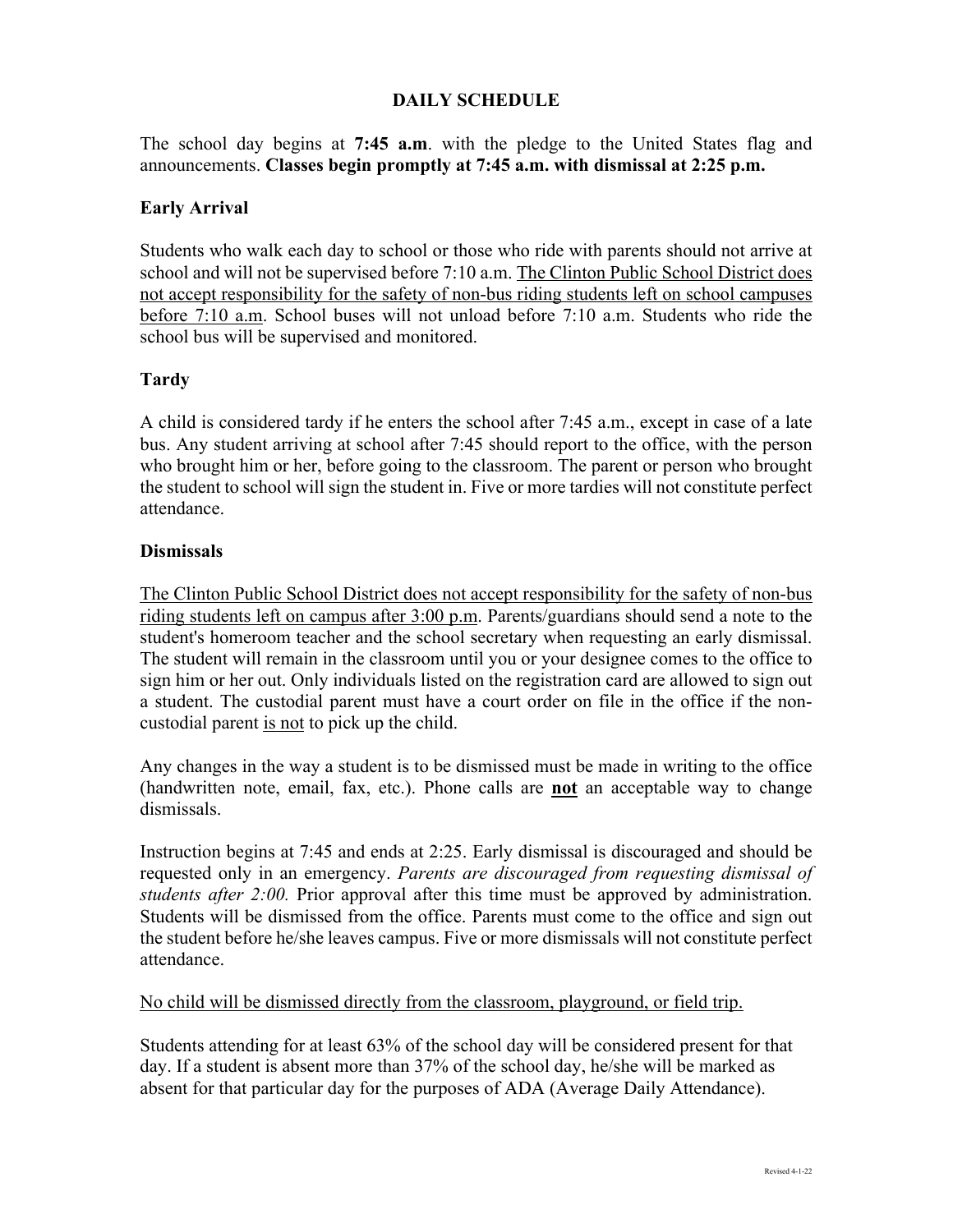#### **ABSENCES**

- 1. **Each student shall be authorized six ( 6 ) excused absences each semester if the reason complies with the following**:
	- A. Personal illness; or
	- B. Serious illness in the family; or
	- C. Death in the family; or
	- D. Special permission of the principal (obtained in **ADVANCE IN PERSON** by the parent).
- 2. A parent/guardian must call the school office before 10:00 a.m. each day or submit a note of the student's absence for verification if it is to be counted as one of the six ( 6 ) excused absences.
- 3. All other absences will be unexcused.

#### **Exceptions**

Absences in excess of six ( 6 ) days per semester may be excused upon presentation of a medical statement signed by a licensed physician or at the discretion of the principal after an at-school conference with the parent/guardian; however, this will not automatically result in the excused absence. **All medical excused absences must be turned in to the office within two ( 2 ) days of the absence.**

#### **Unexcused Absences**

Absences without an accompanying phone call or note from the parent or a doctor's statement are unexcused. When a child accumulates five (5) unexcused absences for any one (1) school year, the school will report the absences to the Attendance Officer. A suspension from school is an unexcused absence.

If there is a question about whether an absence will be treated as excused or unexcused, call the principal for clarification.

If your child's absence is the result of a communicable disease, bring a certificate from your doctor when your child returns after recovery from the illness.

#### **Make-up Work**

In addition, with an excused absence, class make-up work must be completed. School personnel will decide what make-up work is to be done and will allow reasonable time for its completion. In general, the student will be given the number of days absent plus one to complete and turn in all make-up work. If the student had been informed of a scheduled test before the absence, the teacher will expect the student to complete the test before the number of days plus one.

If a student has an absence in excess of three days, the parent may contact the office on the third day and request assignments. Books and assignments may be picked up in the school office by 3:00.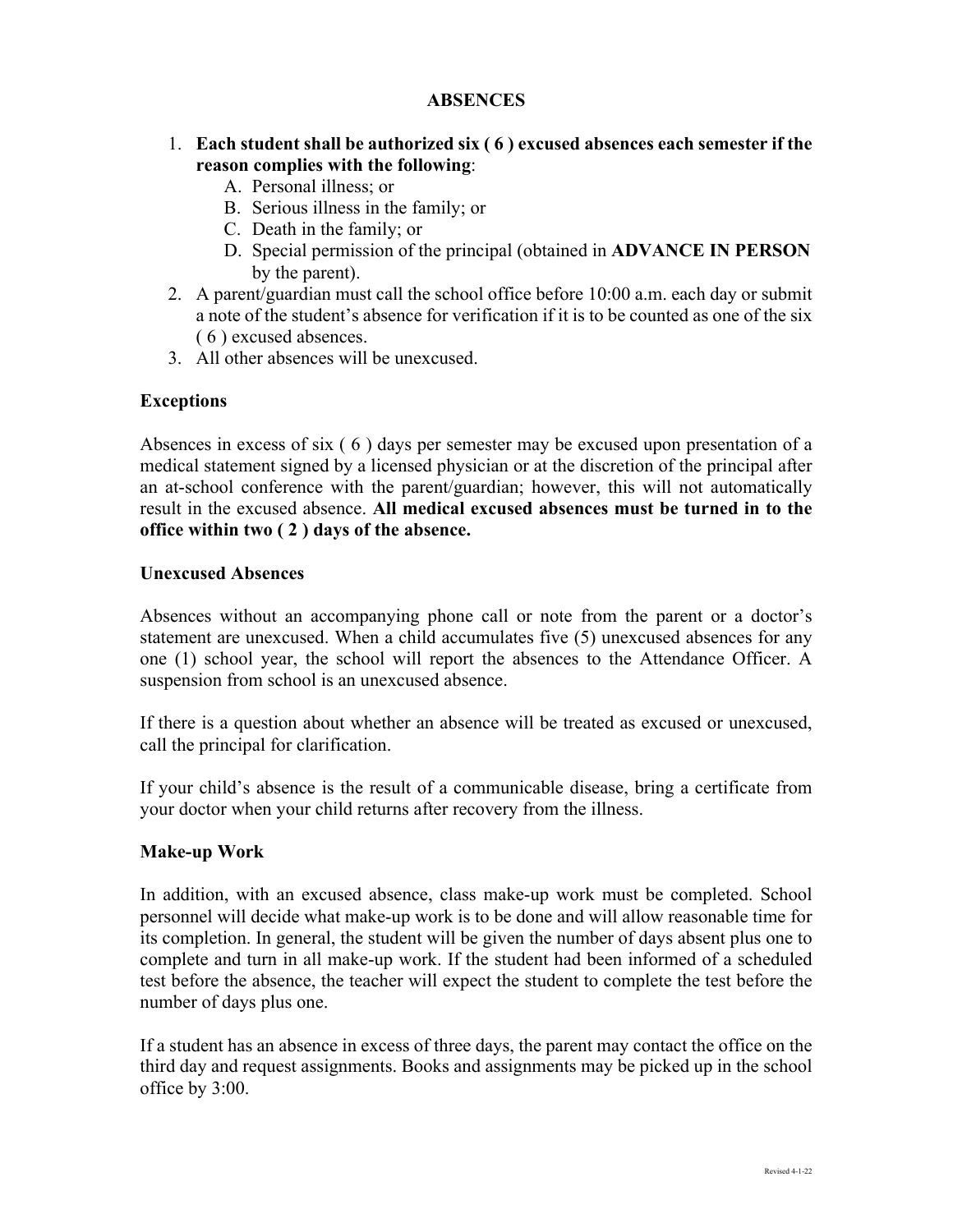#### **ACCEPTABLE USE POLICY**

The Clinton Public School District's Board of Trustees is pleased to support the Clinton Public School District's 1:1 Digital Learning Initiative, an innovative plan focused on enhancing academic learning through new technology resources. As such, the District provides its students and staff access to a variety of technological resources, including laptop computers and iPads.

The purpose of this policy is to provide clear guidelines and regulations regarding the safe, legal, considerate and responsible use of this technology, as well as all technological resources utilized by students, staff, parents, and volunteers of the Clinton Public School District. All Clinton Public School District technological resources and information stored on them are governed by district policies and are subject to school supervision and inspection. This policy applies regardless of whether such use occurs on or off school district property, and it applies to all school district technological resources, including but not limited to computer networks and connections, the resources, tools and learning environments made available by or on the networks, and all devices that connect to those networks.

The Clinton Public School District reserves the right to monitor, access, retrieve, read, and disclose all messages, information, and files which have been created, sent, posted from, stored on, or utilized by its technological resources to law enforcement officials and others without prior notice. Any individual who violates this policy or any applicable local, state, or federal laws is subject to disciplinary action, a loss of technology privileges and may face legal action.

#### **A. EXPECTATIONS FOR USE OF SCHOOL TECHNOLOGICAL RESOURCES**

School district technological resources may only be used by students, staff and others expressly authorized by the Technology Department. The use of school district technological resources, including access to the Internet, is a privilege, not a right.

Individual users of the school district's technological resources are responsible for their behavior and communications when using those resources. Responsible use of school district technological resources is use that is ethical, legal, respectful, academically honest, and supportive of student learning. Each user has the responsibility to respect others in the school community and on the Internet. Users are expected to abide by the generally accepted rules of network etiquette. General student and employee behavior standards, including those prescribed in applicable board policies, the Student and Employee Handbook, and other regulations and school rules, apply to use of the Internet and other school technological resources.

In addition, those who use school district computers or electronic devices or who access the school network or the Internet using school district resources must comply with the additional rules for responsible use listed in Section B, below. These rules are intended to clarify expectations for conduct but should not be construed as all-inclusive.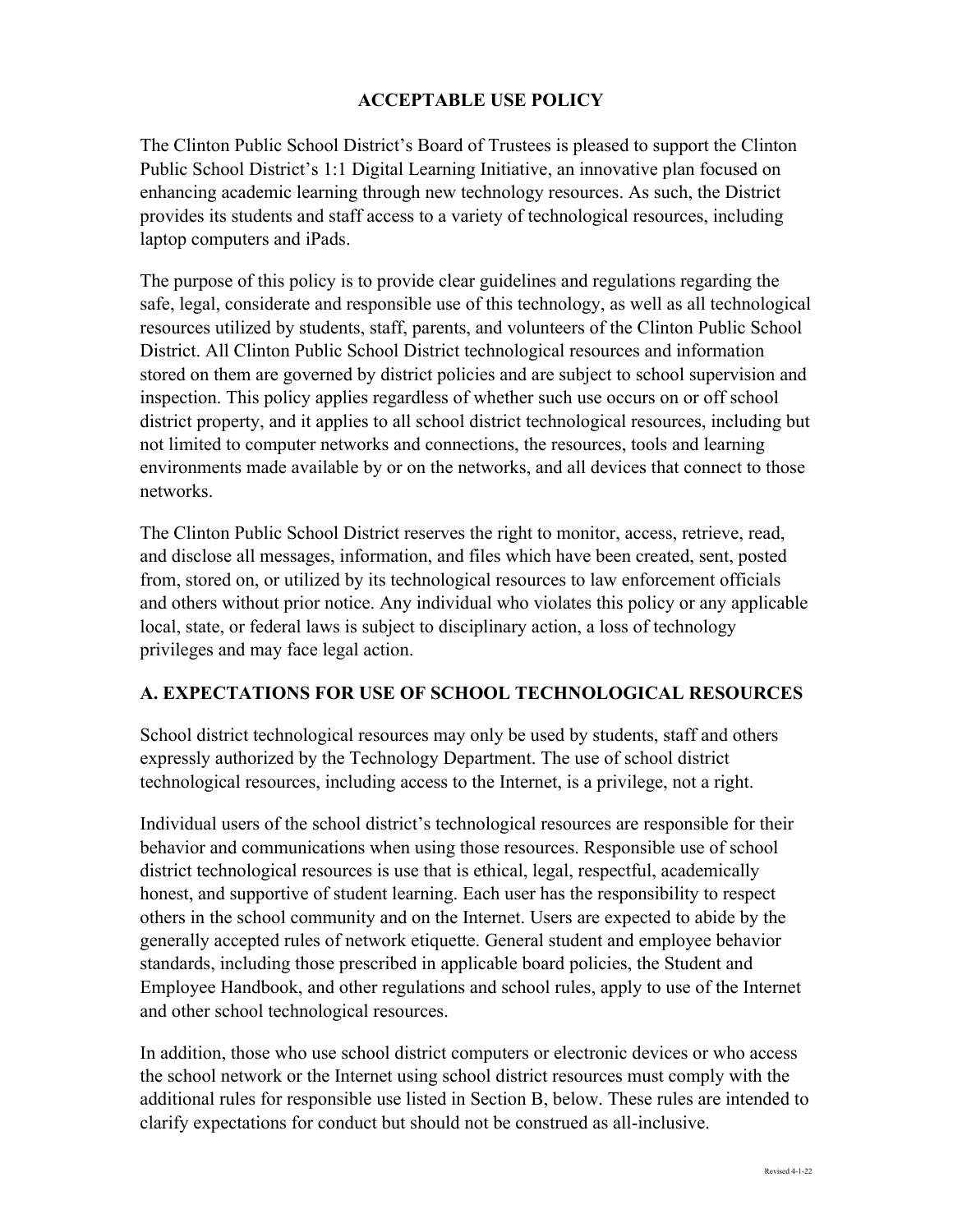All students and employees must be informed annually of the requirements put forth in this policy and the methods by which they may obtain a copy of this policy. A full version of the Internet and Email Safety and Acceptable Use Computer Policy (Policy Code IFBGA) may be found on the Clinton Public School District website. Before using school district technological resources, students and employees must sign a statement indicating that they understand and will strictly comply with these requirements. Failure to adhere to these requirements will result in disciplinary action, including revocation of user privileges. Willful misuse may result in disciplinary action and/ or criminal prosecution under applicable state and federal law.

#### **B. RULES FOR USE OF SCHOOL TECHNOLOGICAL RESOURCES**

- 1. School district technological resources are provided for school-related purposes only during school hours. Acceptable uses of such technological resources are limited to responsible, efficient, and legal activities that support learning and teaching. Use of school district technological resources for political purposes or for commercial gain or profit is prohibited. Student personal use of school district technological resources for amusement or entertainment is also prohibited.
- 2. School district technological resources are installed and maintained by employees of the Technology Department. Students and employees shall not attempt to perform any installation or maintenance without the permission of the Technology Department.
- 3. Under no circumstance may software purchased by the school district be copied for personal use.
- 4. Students and employees must comply with all applicable laws, including those relating to copyrights and trademarks, confidential information, and public records. Any use that violates State or Federal law is strictly prohibited. Plagiarism of Internet resources will be treated in the same manner as cheating, as stated in the Student Code of Conduct.
- 5. No user of technological resources, including a person sending or receiving electronic communications, may engage in creating, intentionally viewing, accessing, downloading, storing, printing or transmitting images, graphics (including still or moving pictures), sound files, text files, documents, messages, or other materials that are obscene, defamatory, profane, pornographic, harassing, abusive, or considered to be harmful to minors. All users must comply with policy JDDA (Student Bullying) and policy JCBEA (Harassment, Threat, Violence and Assault) when using school district technology.
- 6. The use of anonymous proxies and or Virtual Private Networks (VPNs) to circumvent content filtering is prohibited.
- 7. Users may not install or use any Internet-based, file sharing program designed to facilitate sharing of copyrighted material.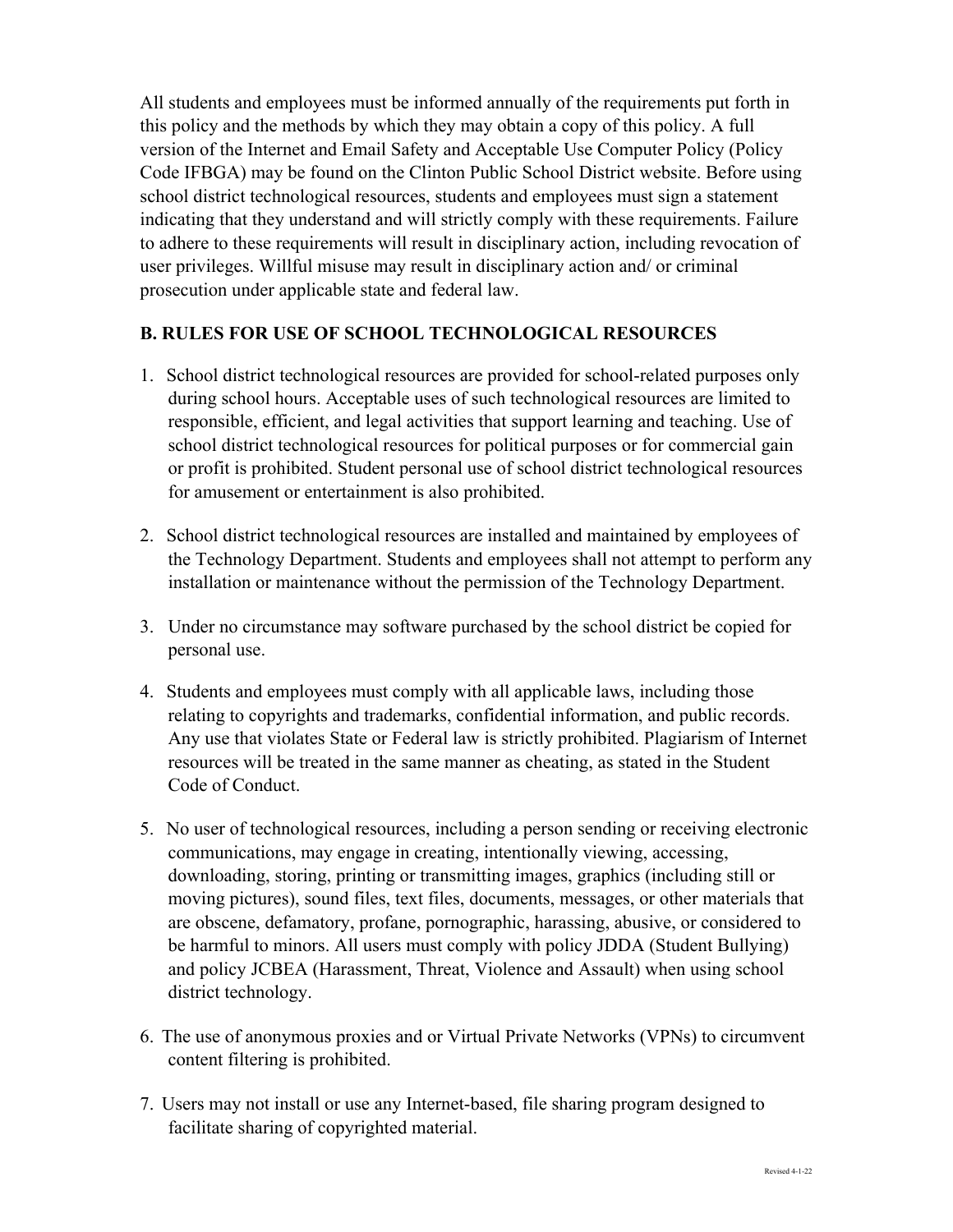- 8. Users of technological resources may not send electronic communications fraudulently (i.e., by misrepresenting the identity of the sender).
- 9. Users must respect the privacy of others. When using e-mail, chat rooms, blogs, or other forms of electronic communication, students must not reveal personal identifying information or information that is private or confidential, such as the home address, telephone number, credit or checking account information, or social security number of themselves or fellow students. In addition, school employees must not disclose on school district websites, web pages, or elsewhere on the Internet any personally identifiable, private, or confidential information concerning students (including but not limited to names, addresses, birthdates, social security numbers, login information, etc.) without the written permission of a parent or guardian or an eligible student, except as otherwise permitted by the Family Educational Rights and Privacy Act (FERPA) or policy JRAB (Compliance with FERPA). Users also may not forward or post personal communications without the author's prior consent.
- 10. Users may not intentionally or negligently damage computers, computer systems, digital or electronic devices, software, computer networks or data of any user connected to school district technological resources. Users may not knowingly or negligently transmit computer viruses, self-replicating messages, or deliberately try to degrade or disrupt system performance. Users must scan any downloaded files for viruses.
- 11. Users may not create or introduce games, network communications programs, or any foreign program or software onto any school district computer, electronic device, or network without the express permission of the employees of the Technology Department.
- 12. Users are prohibited from engaging in unauthorized, such as "jailbreaking," unlawful activities, such as "hacking," or using the computer network to gain or attempt to gain unauthorized or unlawful access to other computers, computer systems, or accounts.
- 13. Users are prohibited from using another individual's ID or password for any technological resource.
- 14. Users may not read, alter, change, block, execute, or delete files or communications belonging to another user without the owner's express prior permission.
- 15. Employees shall not use passwords or user IDs for any data system for an unauthorized or improper purpose.
- 16. If a user identifies a security problem on a technological resource, he or she must immediately notify an employee of the Technology Department. Users must not demonstrate the problem to other users. Any user identified as a security risk will be denied access.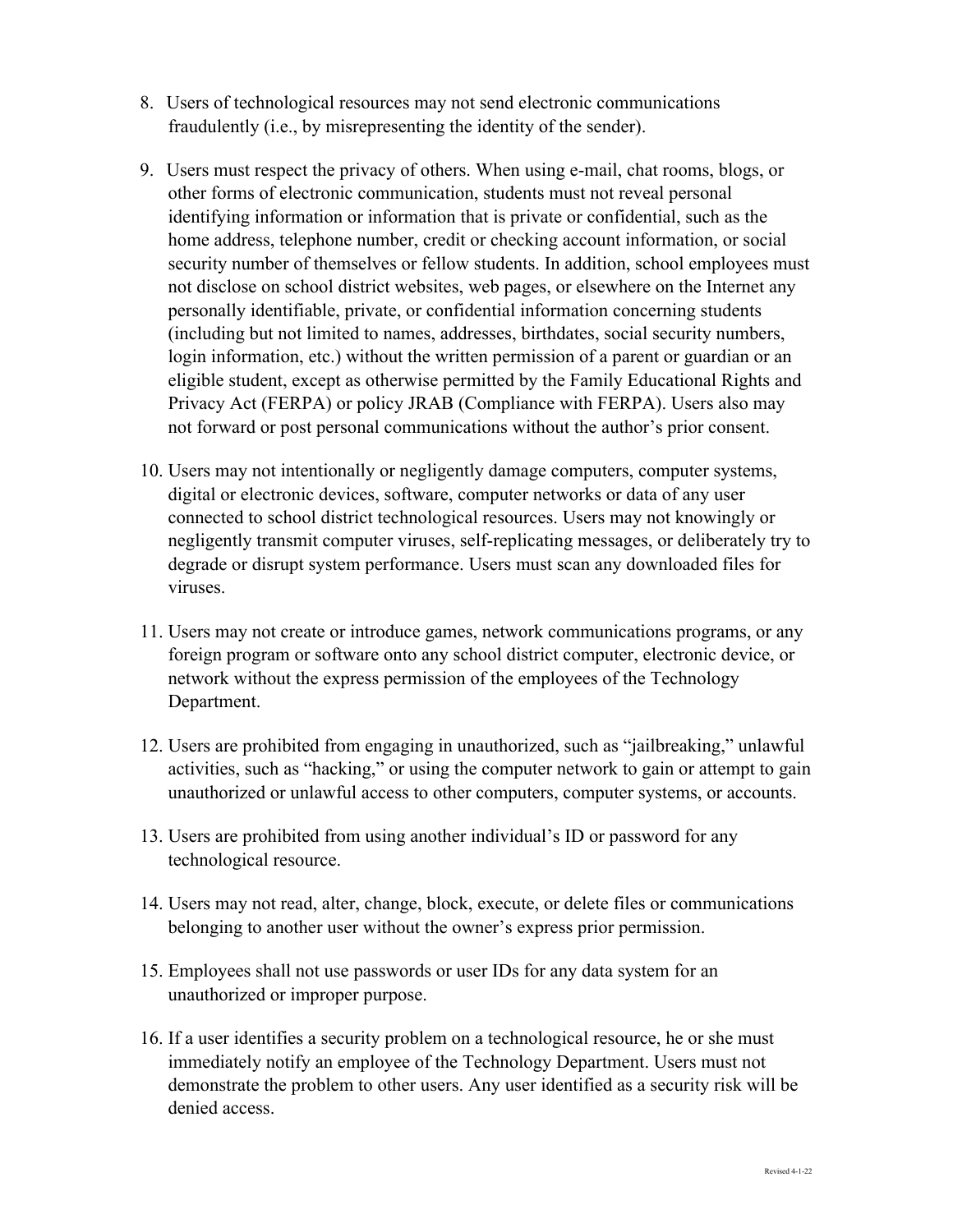- 17. Teachers shall make reasonable efforts to supervise students' use of the Internet during instructional time to ensure that such use is appropriate for the student's age and the circumstances and purpose of the use.
- 18. Views may be expressed on the Internet or other technological resources as representing the view of the school district or part of the school district only with prior approval by the Superintendent or designee.
- 19. Without permission by the board, users may not connect any personally owned technologies such as laptops, workstations, wireless access points, and routers, etc. to district owned and maintained networks. Connection of personal devices such as iPods, smartphones, digital tablets and printers is not permitted. The board is not responsible for the content accessed by users who connect to the Internet via their personal mobile telephone technology (e.g., 3G, 4G, LTE service).
- 20. Users must back up data and other important files on a regular basis (daily).
- 21. Those who use district owned and maintained technologies to access the Internet at home are responsible for both the cost and configuration of such use.

#### DEVICE USER AGREEMENT

Please read this entire document carefully. This agreement is made effective upon receipt of Device, between Clinton Public School District ("CPSD") and the individual receiving a device In consideration of being provided with a device, software, and related materials for use while employed or enrolled at CPSD, the individual receiving a device hereby agrees as follows:

#### **1. EQUIPMENT**

**1.1 Ownership:** CPSD retains sole right of ownership of the Device and grants permission to the individual to use the Device according to the guidelines set forth in this document and the Acceptable Use Policy. Moreover, CPSD administrative staff retains the right to collect, monitor, and/or inspect the Device at any time. This includes electronic remote access to alter, add, or delete installed software and/or content.

**1.2 Substitution of Equipment:** In the event a laptop is inoperable, CPSD has a limited number of spare devices (loaners) for use while the Device is repaired or replaced. In the event an iPad is inoperable, CPSD will issue a replacement device. This agreement remains in effect for such a substitute. The individual may not opt to keep a broken Device or avoid using the Device due to loss or damage. If the individual forgets to bring his/her operable Device or a power adapter to school, a substitute may not be provided.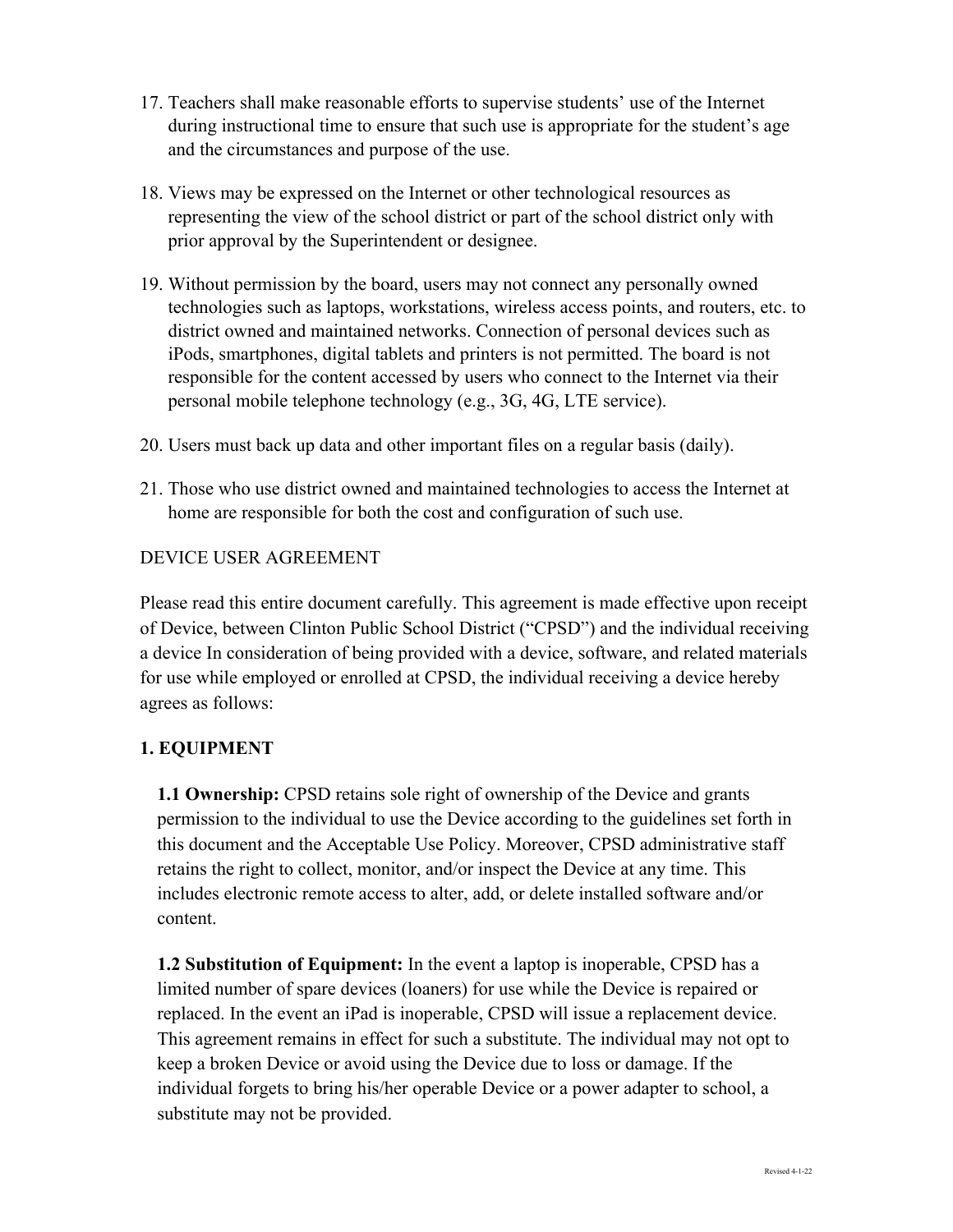**1.3 Responsibility for Electronic Data:** It is the sole responsibility of the individual to backup all data as necessary. CPSD does not accept responsibility for loss of any such data or for the individual's own software/music/photos, etc. CPSD recommends that the individual perform regular (daily) backups of data to Google Drive. CPSD may periodically conduct maintenance that will require the individual to re- install all non-CPSD issued files.

**1.4 Usage Fee:** A usage/school fee of \$50 will be charged to each student per school year. A portion of this fee will be used to cover repair and maintenance of the devices.

#### **2. CUSTOMIZATIONS**

#### **2.1 The individual is prohibited:**

- From covering, removing, or altering the asset tags that are placed on the Device.
- From removing or altering the District provided case for students.
- From adding, removing, or altering system critical files on the assigned Device. Note: The software originally installed by CPSD must remain on the Device at all times.
- From altering the physical appearance of the Device (i.e., stickers, skins, drawings, etc.).

#### **2.2 The individual is permitted:**

- 1. To install applications on the assigned Device through the Self-Service application.
- 2. To request additional software needed for educational purposes through the Freshdesk ticketing portal.

#### **3. DAMAGE OR LOSS OF EQUIPMENT**

**3.1 Warranty for Equipment Defects:** CPSD has purchased a three-year manufacturer's warranty (AppleCare) covering parts, labor, and manufacturer defects. Manufacturer defects DO NOT include liquid and accidental damages (liquid spill, cracked screen, dropped machine, excessive abuse, etc.). Applicable fines will be assessed as shown below (3.2).

**3.2 Responsibility for Damage:** The individual is responsible for maintaining a fully working Device at all times. Refer to the Device Care Guide for a description of expected care. These policies apply regardless of where the damage occurs – either on campus or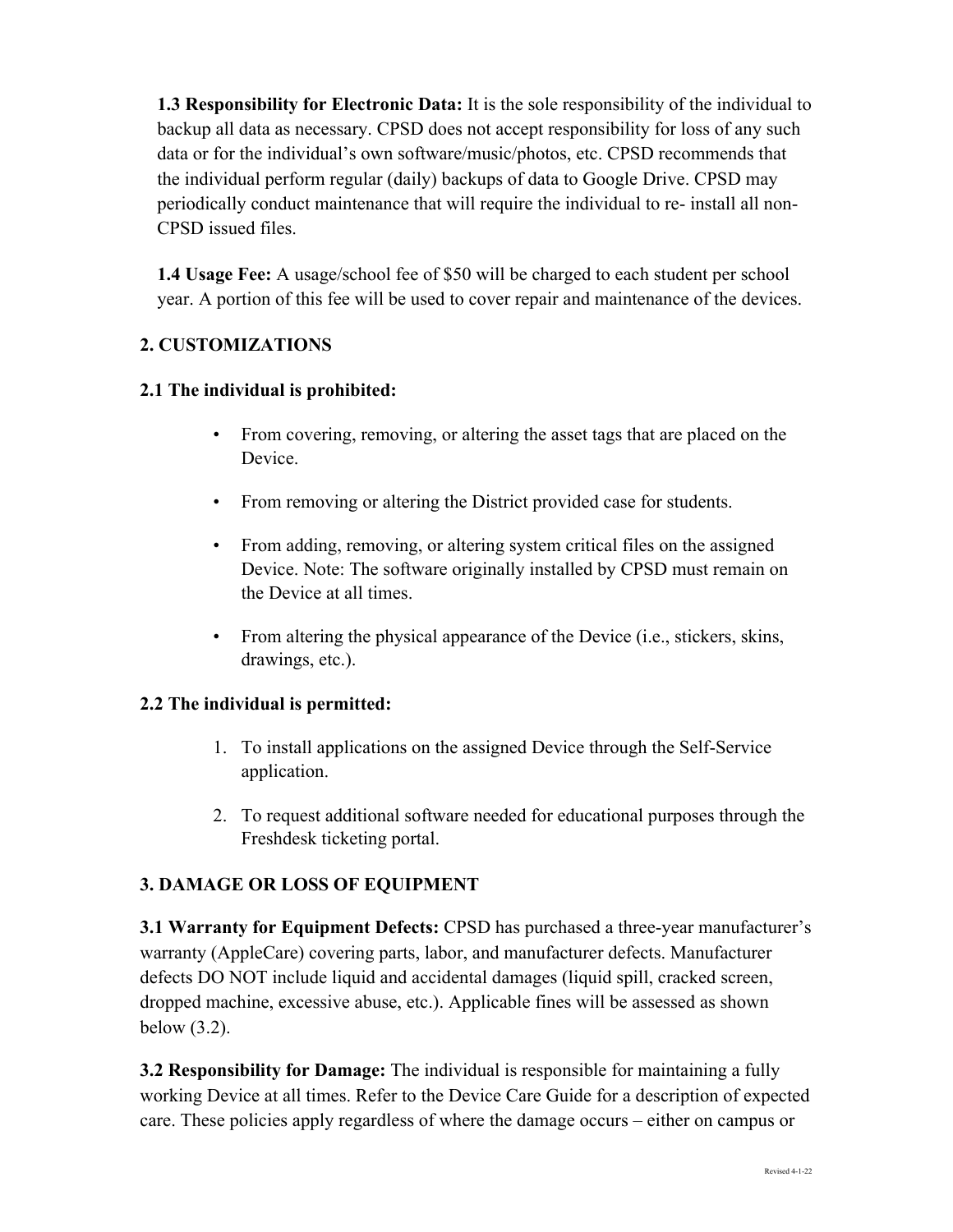#### off campus.

If the individual's Device is damaged, the individual will be responsible for paying a flat deductible (shown below) regardless of the actual cost of the repair. These rates are based on damage repairs within the same school year.

- First damage repair: \$50
- Second damage repair: \$100
- Third damage repair: \$150
- Further or excessive damage may result in off-campus privileges being revoked. If the repair requires a fee from the individual, a letter will be sent to that individual's book keeper and relayed to the parents of the Student. Unpaid fees for students will result in exams and/or report card being held until the fee is paid. Unpaid fees for employees will result in the amount being withheld from their CPSD paycheck.

**3.3 Repair Procedure:** Under no circumstance should the individual take the Device to a third-party repair location, including the Apple Store. If the individual requires any technical support, the individual will need to enter a support ticket into our Freshdesk ticketing portal. The Device will be assessed, and if further repair is required, a loaner or a replacement Device will be issued to the individual.

**3.4 Excessive Abuse / Negligence:** CPSD reserves the right to charge the individual the full cost for repair or replacement when damage occurs due to excessive abuse and/or negligence. All incidents deemed as excessive abuse and/or negligence will be investigated and fined accordingly by administration and/or the technology department. **3.5 Responsibility for Stolen/Lost Devices:** In the event the Device is stolen or lost, the individual must notify their school's administrator(s) and follow the procedures below:

If a Device is stolen, the individual must notify authorities and submit a copy of the police report to their school's administrator(s). Once a police report is on file, the individual may not incur any further damage deductible. In the event the Device is lost, the individual may be assessed replacement costs. Individuals who have a device lost or stolen may no longer be allowed to take their device off campus, at the discretion of the school administrator.

**3.6 Responsibility for Device Return:** The Device, charger, accessories, and backpack or bag issued to the individual for use while employed or enrolled in Clinton Public Schools, is the property of the State of Mississippi and all items are to be returned to the school office within 5 business days of the last day of the current term or the Student's withdrawal date. By signing this form, the employee or parent/guardian is taking responsibility for this device and will be held liable in the event the device is not returned. Failure to do so will be deemed as Embezzlement of Borrowed Property, pursuant to statute 97-23-27 of the Mississippi Code. The willful refusal to return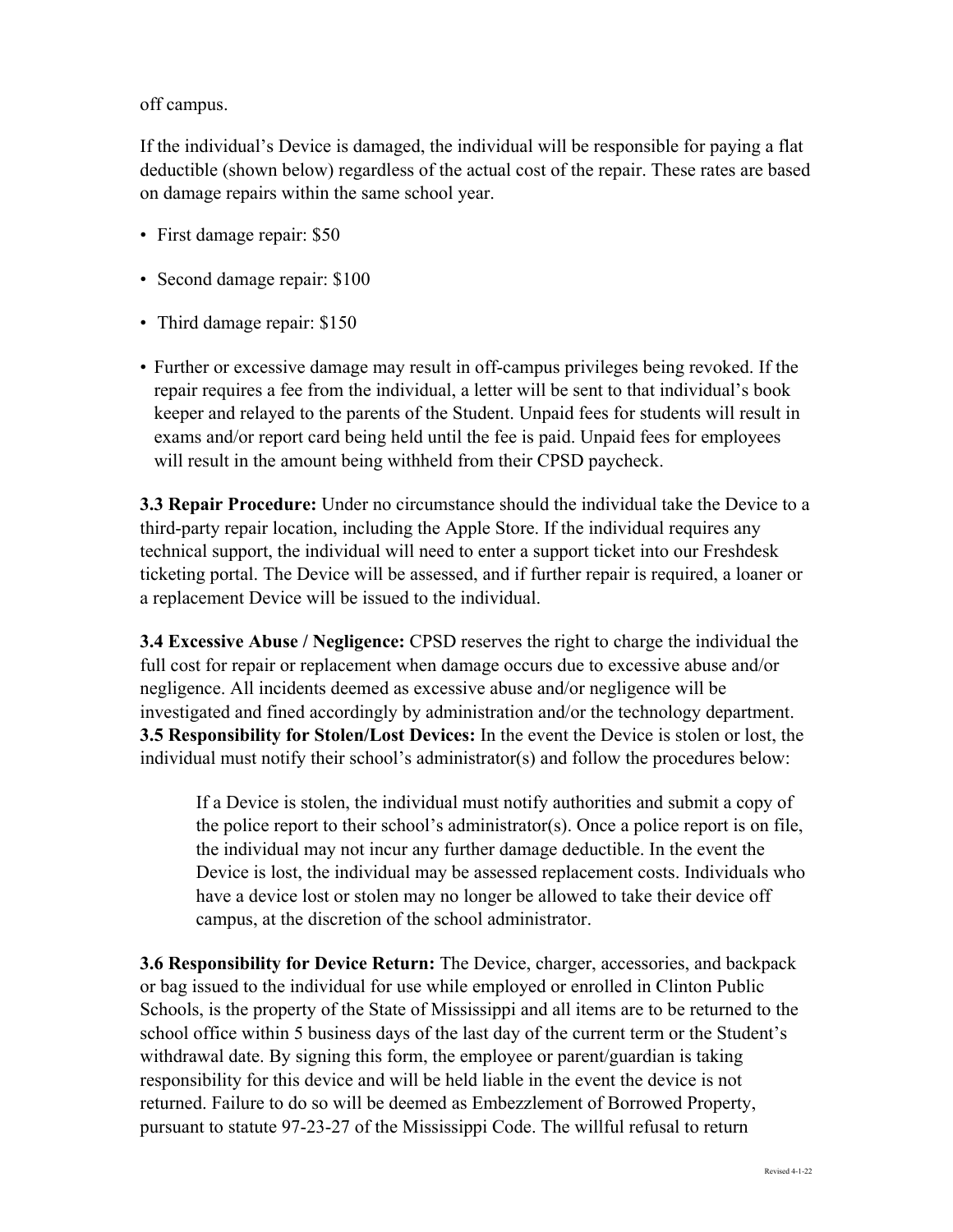property will result in criminal prosecution.

The Clinton Public School District will at times perform maintenance on the devices by imaging and other support-related services. All files not backed up will be deleted during this process. Keep a personal backup of all files for data retrieval.

#### **C. RESTRICTED MATERIAL ON THE INTERNET**

The Internet and electronic communications offer fluid environments in which students may access or be exposed to materials and information from diverse and rapidly changing sources, including some that may be harmful to students. The board recognizes that it is impossible to predict with certainty what information on the Internet students may access or obtain. Nevertheless, school district personnel shall take reasonable precautions to prevent students from accessing material and information that is obscene, pornographic, or otherwise harmful to minors, including violence, nudity, or graphic language that does not serve a legitimate pedagogical purpose. The Superintendent shall ensure that technology protection measures are used and are disabled or minimized only when permitted by law and board policy. The board is not responsible for the content accessed by users who connect to the Internet via their personal mobile telephone technology (e.g., 3G, 4G, LTE service).

#### **D. PARENTAL CONSENT**

The board recognizes that parents of minors are responsible for setting and conveying the standards their children should follow when using media and information sources. Accordingly, before a student may independently access the Internet, the student's parent or guardian must be made aware of the possibility that the student could obtain access to inappropriate material while engaged in independent use of the Internet. The parent and student must consent to the student's independent access to the Internet and to monitoring of the student's e-mail communication by school personnel. In addition, in accordance with the board's goals and visions for technology, students may require accounts in third party systems for school related projects designed to assist students in mastering effective and proper online communications or to meet other educational goals. Parental permission will be obtained when necessary to create and manage such third party accounts.

#### **E. PRIVACY**

No right of privacy exists in the use of technological resources. Users should not assume that files or communications accessed, downloaded, created or transmitted using school district technological resources or stored on services or hard drives of individual devices will be private. School district administrators or individuals designated by the Superintendent may review files, monitor all communication, and intercept e-mail messages to maintain system integrity and to ensure compliance with board policy and applicable laws and regulations. School district personnel shall monitor online activities of individuals who access the Internet via a school-owned device or district-owned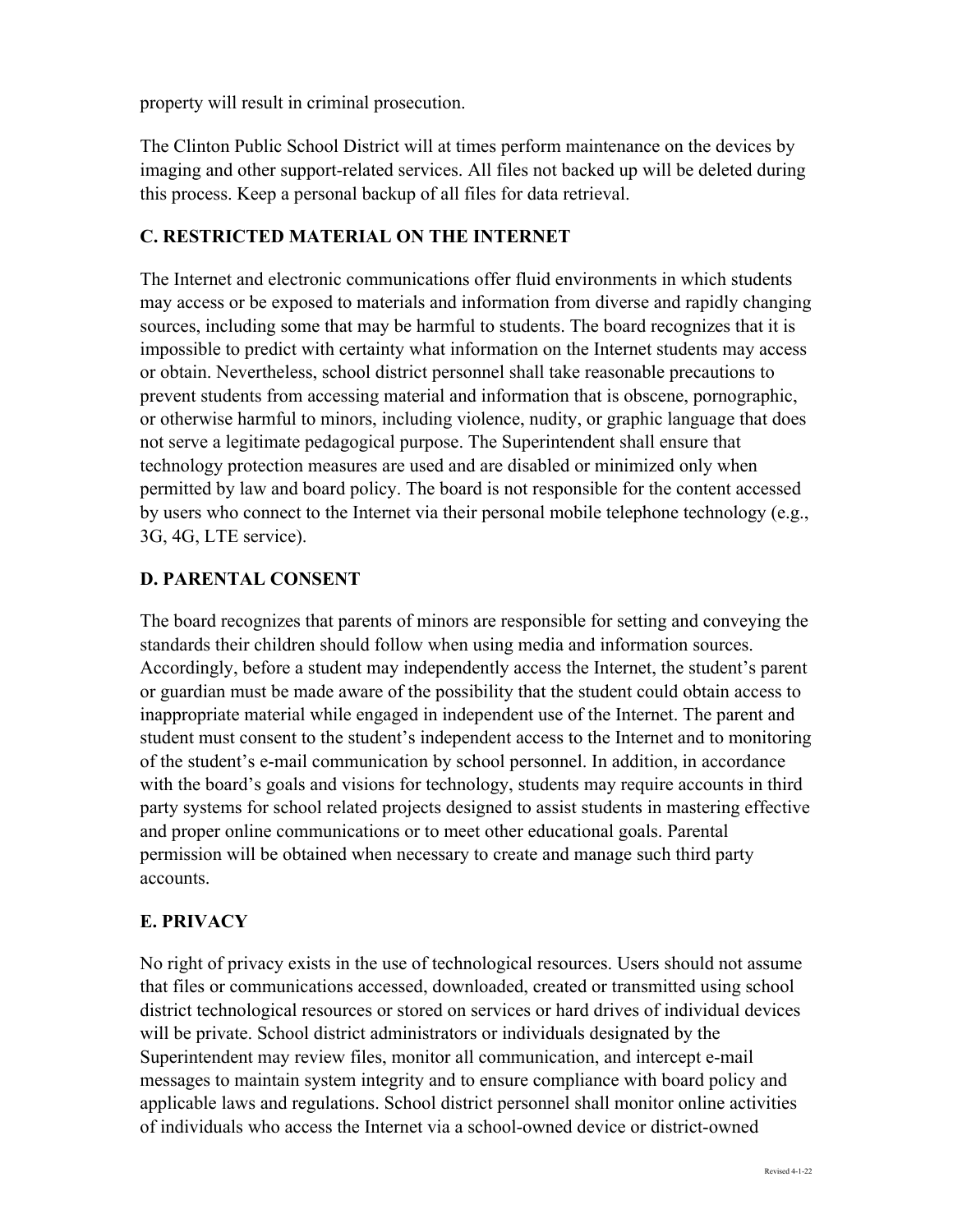equipment. Under certain circumstances, the board may be required to disclose such electronic information to law enforcement or other third parties, for example, as a response to a document production request in a lawsuit against the board, as a response to a public records request, or as evidence of illegal activity in a criminal investigation.

#### **F. SECURITY/CARE OF PROPERTY**

Security on any computer system is a high priority, especially when the system involves many users. Employees are responsible for reporting information security violations to appropriate personnel. Employees should not demonstrate the suspected security violation to other users. Unauthorized attempts to log onto any school system computer on the board's network as a system administrator may result in cancellation of user privileges and/or additional disciplinary action. Any user identified as a security risk or having a history of problems with other systems may be denied access. Users of school district technology resources are expected to respect school district property and be responsible in using the equipment. Users are to follow all instructions regarding maintenance or care of the equipment. Users may be held responsible for any loss or damage caused by intentional or negligent acts in caring for computers while under their control. The school district is responsible for any routine maintenance or standard repairs to school system computers.

#### **G. PERSONAL WEBSITES/SOCIAL MEDIA**

The district recognizes the use of online social media networks as a communications and e-learning tool. As a result, the district provides password-protected, innovative social tools for e-learning and collaboration purposes. However, public social media networks may not be used for classroom instruction without prior consent of the Superintendent. The use of social media for personal use during district (on-contract) time is prohibited. The district may use publicly available social media for fulfilling its responsibility for effectively communicating in a timely manner with the general public, through designated employees at the direction of the board.

The Superintendent may use any means available to request the removal of personal websites that substantially disrupt the school environment or that utilize school district or individual school names, logos, or trademarks without permission.

#### **1. Students**

Though school personnel generally do not monitor students' Internet activity conducted on non-school district devices during non-school hours, when the student's online behavior has a direct and immediate effect on school safety or maintaining order and discipline in the schools, the student may be disciplined in accordance with board policy.

#### **2. Employees**

All employees are to maintain an appropriate, professional relationship with students at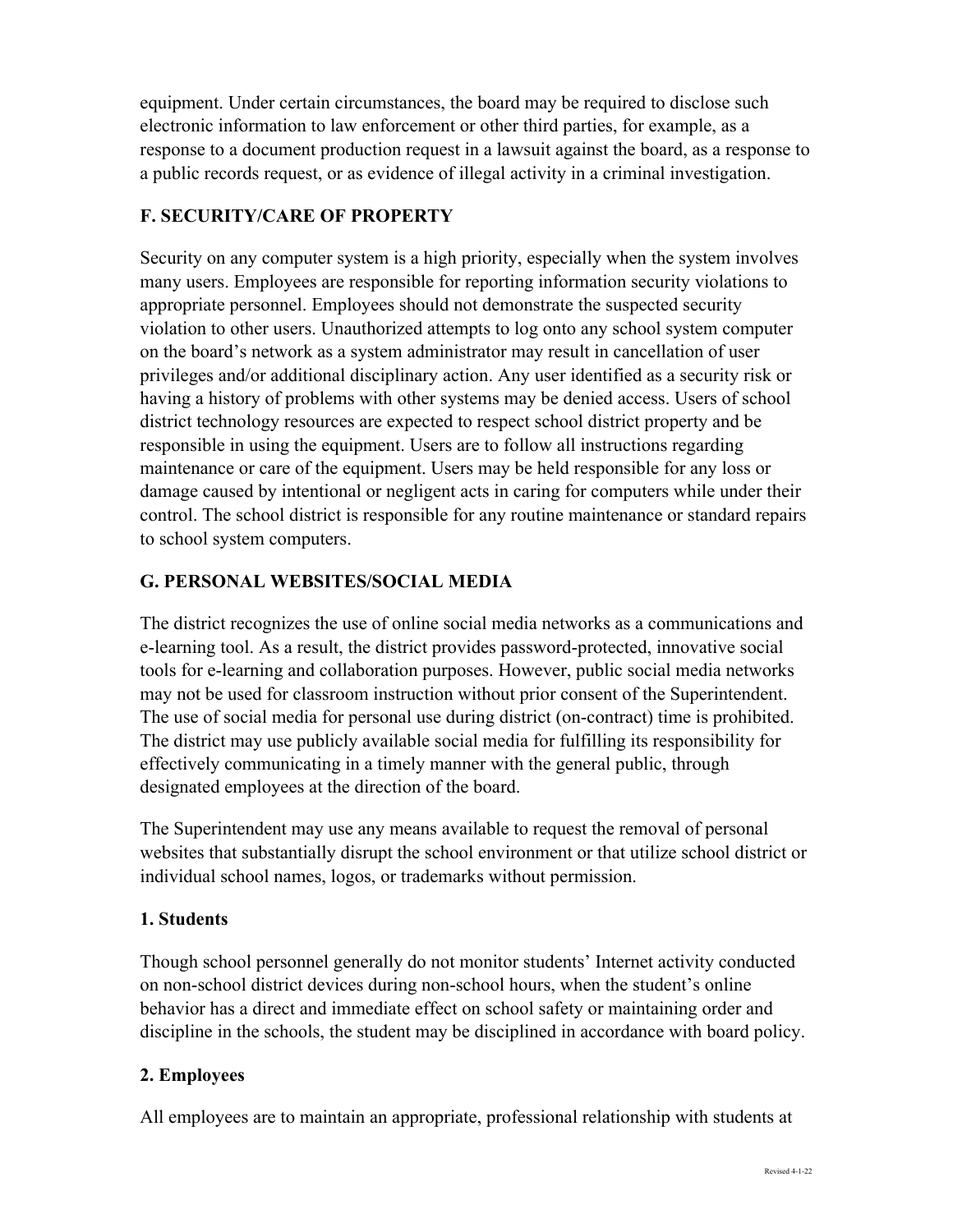all times. Employees' personal websites and social media posts, displays or communications must comply with all State and Federal laws and any applicable district policies, including the Mississippi Educator Code of Ethics and Standards of Conduct, which requires professional, ethical conduct. All communications are subject to board policy IFBGAB (Electronic Communication/Texting).

#### **3. Volunteers**

Volunteers are to maintain an appropriate relationship with students at all times. A volunteer is encouraged to block students from viewing personal information on the volunteer's personal websites or online networking profiles in order to prevent the possibility that students could view materials that are not age-appropriate. An individual volunteer's relationship with the school district may be terminated if the volunteer engages in inappropriate online interaction with students.

#### **H. FEDERAL ACCOUNTABILITY**

The Clinton Public School District, in order to be eligible for Federal Funds, is required to incorporate and comply with both CIPA and COPPA requirements into the district's Acceptable Use Policy.

Children's Internet Protection Act (CIPA) requires that schools and libraries that receive specific Federal Funds must certify to the funding agency that they have an Internet Safety Policy in place. Such a policy should use technology that blocks access to obscenity, child pornography, or material harmful to minors. It may also include monitoring of children as they are online. Congress wants the Internet Safety Policy to address hacking, chat rooms, e-mail safety, disclosure of personal information concerning children, and unlawful activities of children online. CIPA became effective on April 21, 2001. **Additionally, the Clinton Public School District, in accordance with the Broadband Data Improvement Act (BDIA) of 2008, is implementing a policy addressing cyber bullying and other social networking issues.**

Broadband Data Improvement Act (BDIA) declares that the issue of Internet safety includes issues regarding the use of the Internet in a manner that promotes safe, online activity for children, protects children from cybercrimes, including crimes by online predators, and helps parents shield their children from material that is inappropriate for minors. BDIA amends the Communications Act of 1934 to require elementary and secondary schools with computer access to the Internet to educate minors about appropriate online behavior, including online interaction with other individuals in social networking websites and in chat rooms and cyber bullying awareness and response.

#### **I. DISCLAIMER**

The board makes no warranties of any kind, whether express or implied, for the service it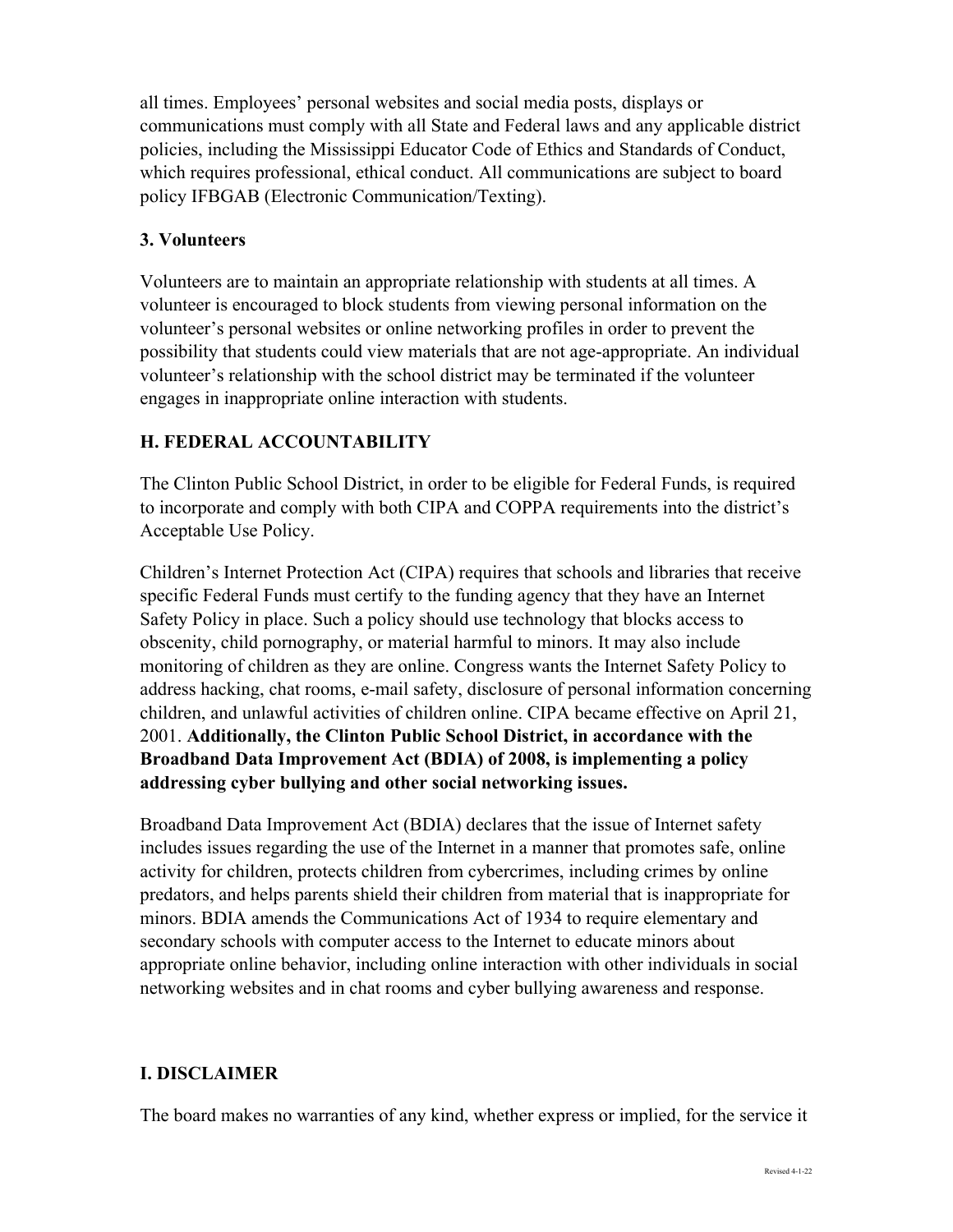is providing. The board will not be responsible for any damages suffered by any user. Such damages include, but are not limited to, loss of data resulting from delays, nondeliveries or service interruptions, whether caused by the school district's or the user's negligence, errors or omissions. Use of any information obtained via the Internet is at the user's own risk. The school district specifically disclaims any responsibility for the accuracy or quality of information obtained through its Internet services.

#### **APPEARANCE OF BUILDING AND CAMPUS**

The appearance of the school building and campus reflects the spirit and reputation of the school. Students and parents are expected to help keep the building and campus attractive and free from litter. Parents are responsible for paying for replacement of school property that their child vandalizes.

#### **ASBESTOS NOTICE**

Notice is hereby given to parents, employees, and employee organizations that the Clinton Public School District has had all of its buildings appropriately inspected for asbestos containing materials and a Management Plan for each building developed pursuant to the rules and regulations of the Environmental Protection Agency and the provisions of the Asbestos Hazard Emergency Response Act; that a copy of the results of said inspections are on file in the Office of the Supervisor of Maintenance of Buildings and Grounds, the Office of the Director of the Vocational Center, and in the offices of the respective principals of the Clinton Park Elementary, Northside Elementary, Eastside Elementary, Lovett Elementary, Clinton Junior High, Sumner Hill Junior High, and Clinton High schools; that copies of all of the aforesaid results of inspections and completed Management Plans for all buildings are on file in the Office of the Superintendent of Schools, 203 Easthaven Drive, Clinton, Mississippi and that said copies of results of the inspections and completed Management Plans for the respective buildings may be read by any and all interested persons in the Office of the Supervisor of Maintenance of Buildings and Grounds, the Office of the Director of the Vocational Center, in any and all of the aforesaid principals' offices between the hours of 8:00 a.m. and 4:00 p.m. when school is in session, and the results of said inspections and completed Management Plans for all of the buildings in the District may be read in the Office of the Superintendent of Schools between the hours of 8:00 a.m. and 4:00 p.m. on usual work days.

For additional information, call Dr. Andy Schoggin, Superintendent of Schools, at 601- 924-7533.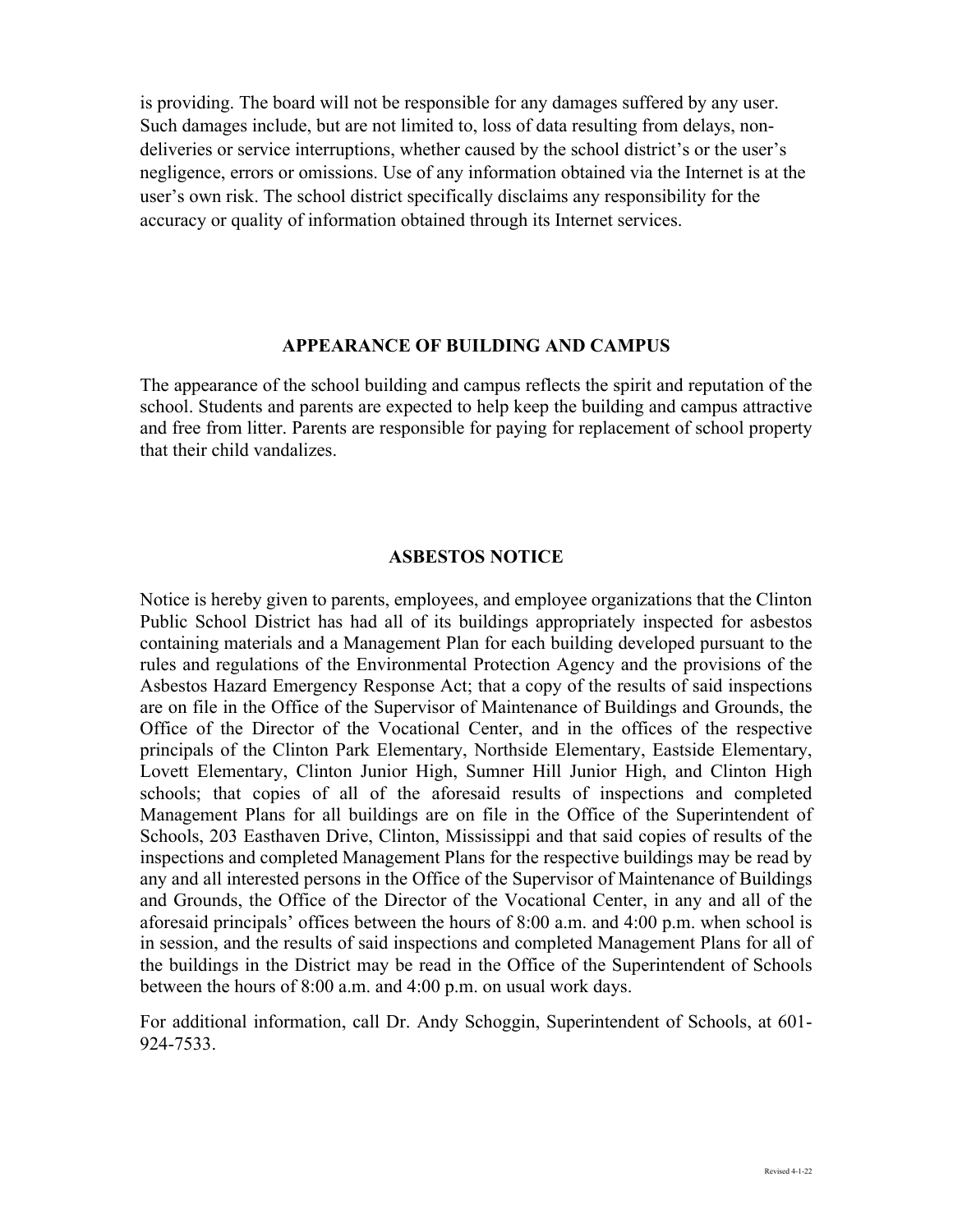#### **TRANSPORTATION**

#### **BUS SAFETY AND TRANSPORTATION**

All students who live in the Clinton Public School District may be transported on school buses. **Students will be permitted to ride the bus to and from school only from their home or assigned bus stop**. The district can no longer accept special requests to transport a student to any location other than their home or assigned bus stop. Passengers who ride a bus are subject to all School Board policies from the time they get on the bus in the morning through the time they get off the bus in the afternoon. Riding the bus is a privilege. If your child misses the bus, you must transport your child to school.

Any misbehavior is a hazard to the safe operation of the vehicle and, as such, jeopardizes the safety of all passengers. Any offense which immediately puts riders in danger will result in suspension from school. Fighting or throwing objects are counted as a bus report with suspension from school and the bus as a consequence. Parents are responsible for paying for replacement of school property that their child vandalizes.

Failure of a student to behave properly will result in a Bus Discipline Report issued by the driver. Consequences will be administered by the School Administrator.

**NOTE: Fighting or Hitting will result in a Bus Report plus suspension from the bus and school.** 

#### **ANY STUDENT SUSPENDED FROM RIDING THE BUS MUST BE PICKED UP FROM SCHOOL BY 3:00 P.M.**

#### **Bus Safety**

Pupil Directions for Loading and Unloading:

- 1. Be at your assigned loading zone on time.
- 2. Never play on or near the road while waiting for the bus to arrive.
- 3. Never run toward an approaching bus or run along beside it.
- 4. Look in both directions before crossing any roadway.
- 5. Cross the street in front of the bus before entering or leaving the bus.
- 6. Do not cross the street to enter the bus until the bus comes to a complete stop and the bus driver signals that it is safe to board.
- 7. Never bend over nor stoop to pick up items that you have dropped without notifying the driver.
- 8. Use the handrail while getting on and off the bus.

Pupil Directions While on the Bus:

- 1. Follow the directions of the driver at all times.
- 2. Do not distract the driver's attention except when absolutely necessary.
- 3. Remain seated at all times while the bus is in motion.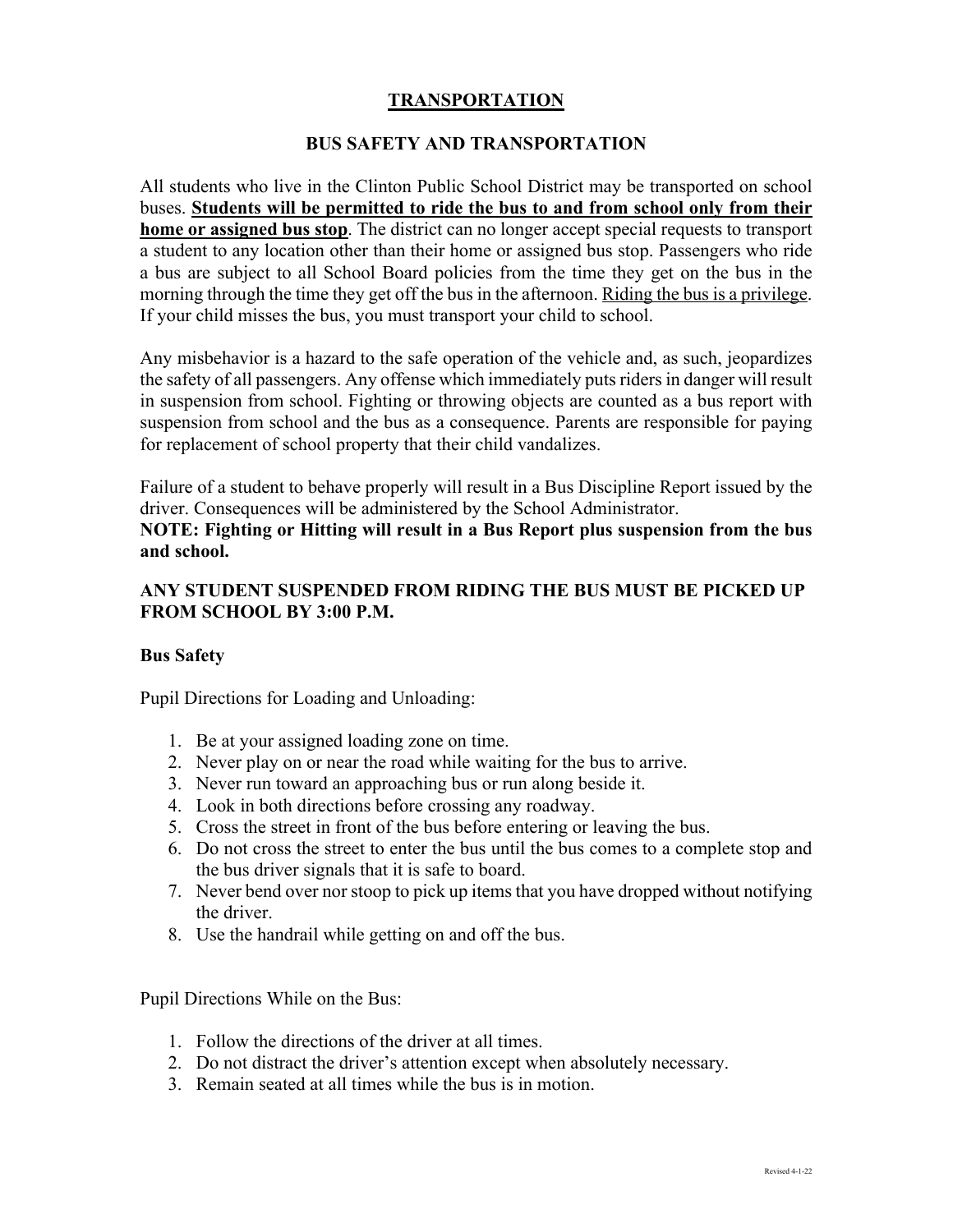Expectations of pupils' behavior on the bus are the same as in the classroom. The list below provides examples of unacceptable bus behavior.

| <b>Failure to Remain Seated</b> |
|---------------------------------|
| Refusing to Obey Driver         |
| Fighting                        |
| Profanity                       |
| Throwing Objects Out of Bus     |

Throwing Objects on Bus Hanging Out of Window Lighting Matches/Lighters **Smoking on Bus** 

Remember the following:

- 1. If your student receives a bus report and you have a question, call the student's school and talk with the administrator who handles discipline. Do not talk with the bus driver. Bus discipline is assigned only by school district administrators.
- 2. If you have a question or concern about buses, call the Director of Transportation, 601-924-7219.

#### **CAR RIDERS**

All students must either ride on the bus or in a car. No students may be dropped off or picked up on other school property or surrounding streets.

All cars will need to follow the traffic guidelines provided for each campus and comply with school officials' instructions.

#### **CAFETERIA**

Meals are served every day in the cafeteria. (prices are subject to change)

|                 | Lunch        | <b>Breakfast</b> |
|-----------------|--------------|------------------|
| <b>Students</b> | \$2.85       | \$1.90           |
| <b>Reduced</b>  | <b>SO.40</b> | <b>SO.30</b>     |
| <b>Adults</b>   | \$3.60       | \$2.10           |
| Extra milk      | \$0.60       | \$0.60           |

Cafeteria guidelines are as follows:

- 1. There are NO charges by students or adults.
- 2. Lunches may be purchased by the week pay on Monday. The cafeteria will accept payment in advance for lunch for a period not to exceed one month. Cash refunds will be made only when a student withdraws from school.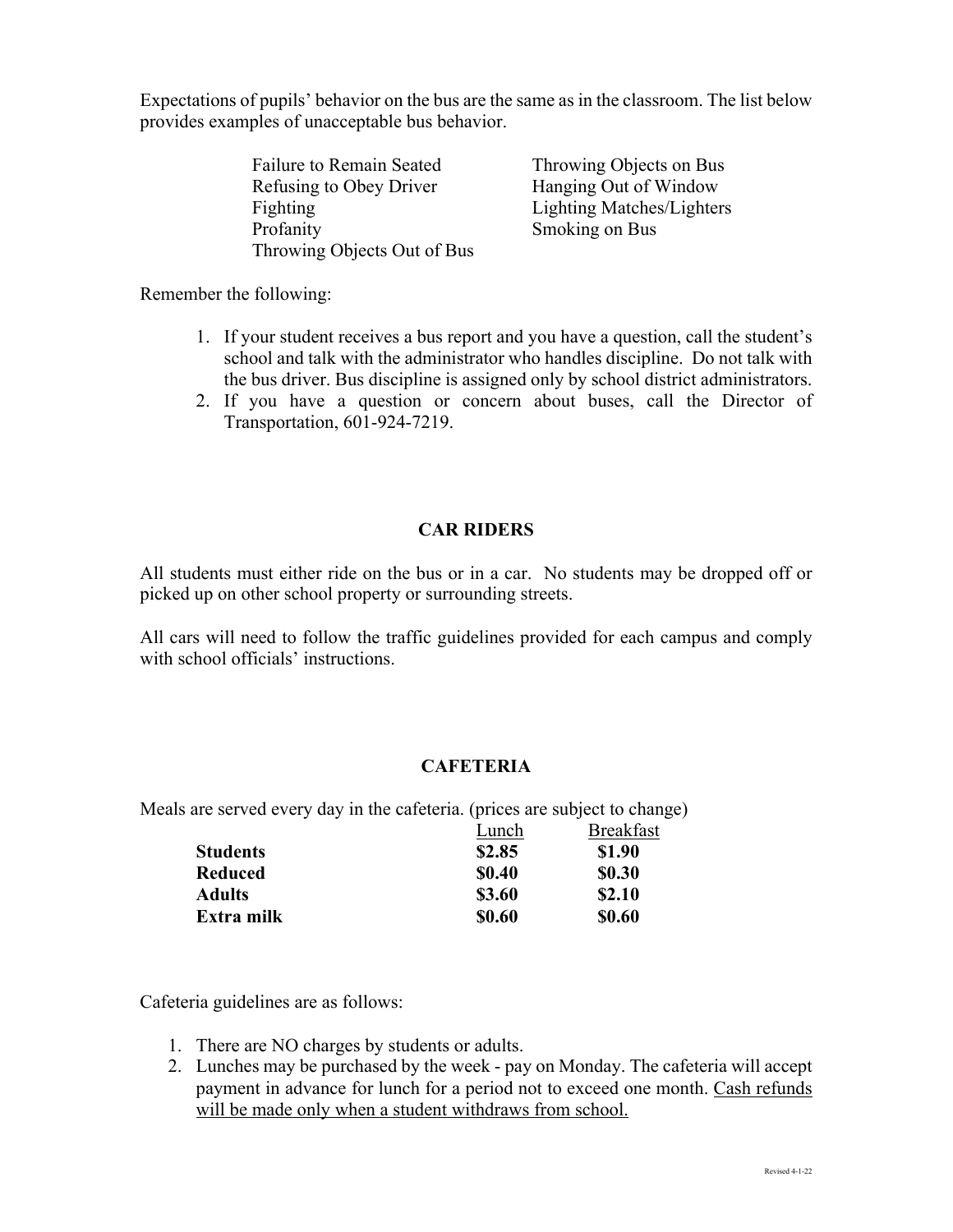- 3. Automated prepayments to your child's account are available through MySchoolBucks.
- 4. Parents should **separate** lunch money from other school expenses.
- 5. Parents should complete the lunch envelope and put the correct amount of money in the envelope.
- 6. Checks are accepted for the price of the meal.
- 7. Adults may purchase a full meal or portion of a meal.
- 8. A student must arrive at school by 7:30 a.m. in order to eat breakfast.

#### **CLASSROOM SUPPLIES/FEES**

Each grade compiles a list of supplies for parents to provide. A monetary fee is also set for each grade for the purchase of special instructional supplies. Parents who are unable to pay all or part of the fee because of financial hardship may obtain an application form for *Waiver of Fees* in the school office.

#### **AUTHORITY IN THE CLASSROOM**

Under the Mississippi Code of 1972, Section 37-11-55, Northside Elementary recognizes the teacher as the authority in classroom matters, and supports the teacher in any decision in compliance with the Code of Conduct. "It is the right of the teacher to remove from the classroom any student who, in the professional judgment of the teacher, is disrupting the learning environment, and send that student to the office of the principal. The principal shall determine the proper discipline placement for the student, who may not return to the classroom until a conference of some kind has been held with the parent, guardian, or custodian during which the disruptive behavior is discussed and agreements are reached that no further disruption will be allowed."

#### **CAMPUS SECURITY AND GENERAL CLASSROOM ORDER**

A. Any student who starts a disturbance or who willingly participates in one will be suspended from school immediately and may re-enter only after satisfactory assurance has been given to the principal by the student and /or his or her parents that there will not be a recurrence of this type of behavior. The principal is authorized to require any student who has been involved in a fight or any other type of disturbance to leave school for the remainder of the day when such action is deemed necessary to protect the safety of the student or the other students.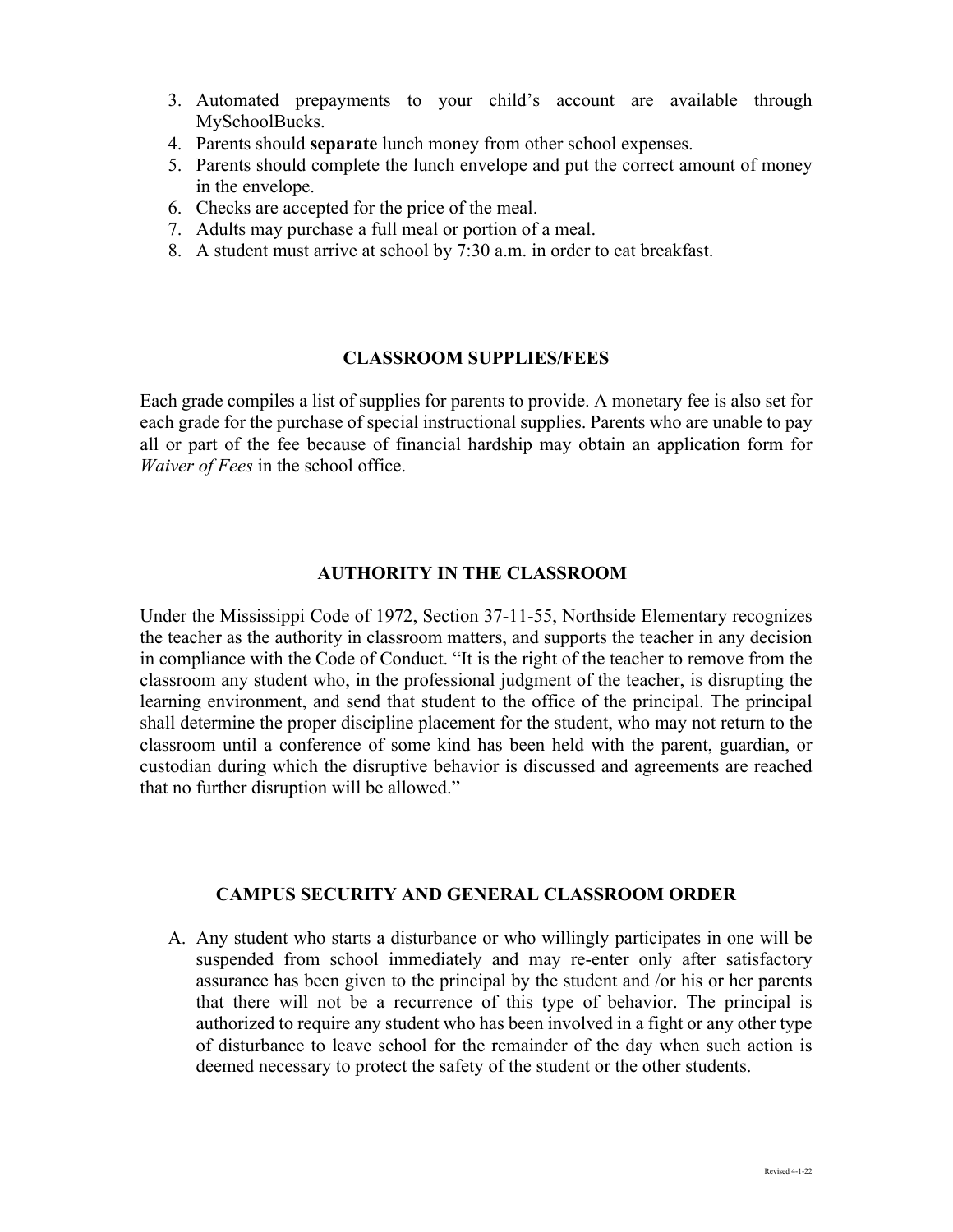- B. All persons other than school employees and pupils enrolled at that specific school must first report to the office to secure admission to the campus; otherwise, they will be considered trespassers and, as such, subjected to arrest and prosecution.
- C. Any student who has in his/her possession an object that would be classified as a weapon while he/she is on school grounds or is going to or from school will be suspended immediately by the principal.
- D. Teaching situations, which are conducive to learning, must be maintained. Therefore, any student whose actions make it impossible for the teacher to devote full attention to the class will be sent to the principal's office. A counselor and/or an administrator will review the case and try to resolve the problem. A student who is repeatedly sent from class will be suspended from school.

#### **CONDUCT AND DISCIPLINE**

- A. The purpose of education in the Clinton Public School District is to aid young persons to prepare themselves to live their adult lives at a maximum level of productivity, self-awareness, happiness, self-control, and in harmony with their community. Besides the development of physical and intellectual skills, this requires the development of a perceptive awareness of high standards of behavior, appearance and grooming, which will ease the maturation a young person must make from childhood into the world of adulthood. With this educational purpose in mind, the Clinton Public School System has defined the minimum standards of conduct, dress and grooming which will be acceptable for the participants in this school system.
- B. Those who are responsible for developing and implementing conduct and personal appearance regulations should keep in mind that the primary responsibility for the conduct and personal appearance of a student rests with the student and the parents. Every effort should be made to impress upon the student and the parents that discipline and order can only be maintained in the school when the school is not used as a vehicle for disruptive influences. In carrying out school regulations, students, parents, teachers, and administrators should observe rules and regulations.
- C. Administrators and teachers shall hold students to strict account for disorderly conduct or misconduct at any school, on the way to and from school, on the playgrounds during recess, at school meetings, programs, functions and activities, and upon special buses. The superintendent or administrators of any school may suspend any pupil from school for good cause.
- D. The administrators of a school may suspend a student overnight and/or require the parent to attend a conference prior to the student returning to school.
- E. The superintendent or the administrators of a school shall have the power to suspend a pupil for any reason for which such pupils might be suspended, dismissed, or expelled by the Board of Trustees, but such action of the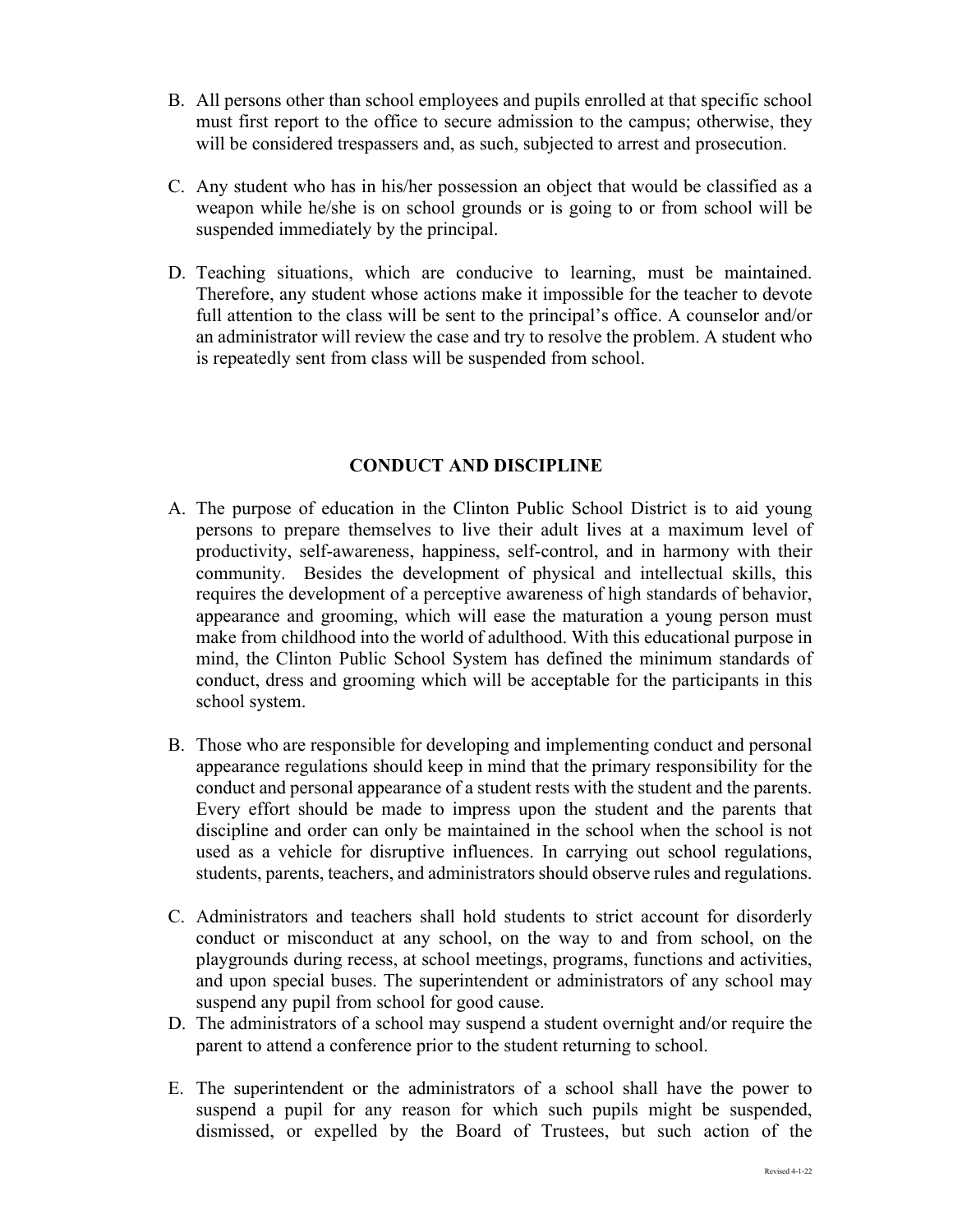superintendent or administrator may be subject to review by the approval or disapproval of the Board of Trustees. A student suspended by a superintendent or administrator shall be entitled to a hearing and review of his case.

- F. Other disciplinary action may consist of loss of privileges, a lower grade in citizenship, denial of participation in school activities, overnight suspension, probation, or a combination of any one or more of such actions. Further actions may include appropriate constructive assignments, depending on the seriousness and circumstances of the offenses and the attitude of the student.
- G. According to school board policy, the superintendent or administrators are authorized to institute appropriate disciplinary action or immediate suspension, if warranted, of any student for disorderly conduct or misconduct, including, but not limited to the following:
	- 1. fighting
	- 2. disorderly conduct
	- 3. harassment, intimidation, or threats
	- 4. disruption of school operations, functions, programs or activities
	- 5. disobedience
	- 6. disrespect
	- 7. insubordination
	- 8. insulting language
	- 9. insulting behavior
	- 10. obscene language
	- 11. vandalism writing graffiti on school or personal property
	- 12. malicious mischief
	- 13. theft
	- 14. damage to property, private or school
	- 15. unauthorized entry on school premises
	- 16. unauthorized use of school property
	- 17. loitering
	- 18. use of tobacco
	- 19. use of alcoholic beverages
	- 20. under the influence of alcoholic beverages
	- 21. use of illegal drugs
	- 22. under the influence of illegal drugs
	- 23. indecent exposure
	- 24. public indecent displays of affection (including in cars parked in vicinity of any school building or activity)
	- 25. leaving class, school program, or meeting without permission
	- 26. any offense otherwise punishable by law
	- 27. an accumulation of offenses
	- 28. possession, distribution, or selling of:
		- a. illegal, counterfeit/look-a-like drugs
		- b. alcoholic beverages
		- c. fireworks
		- d. pornographic materials
		- e. stolen property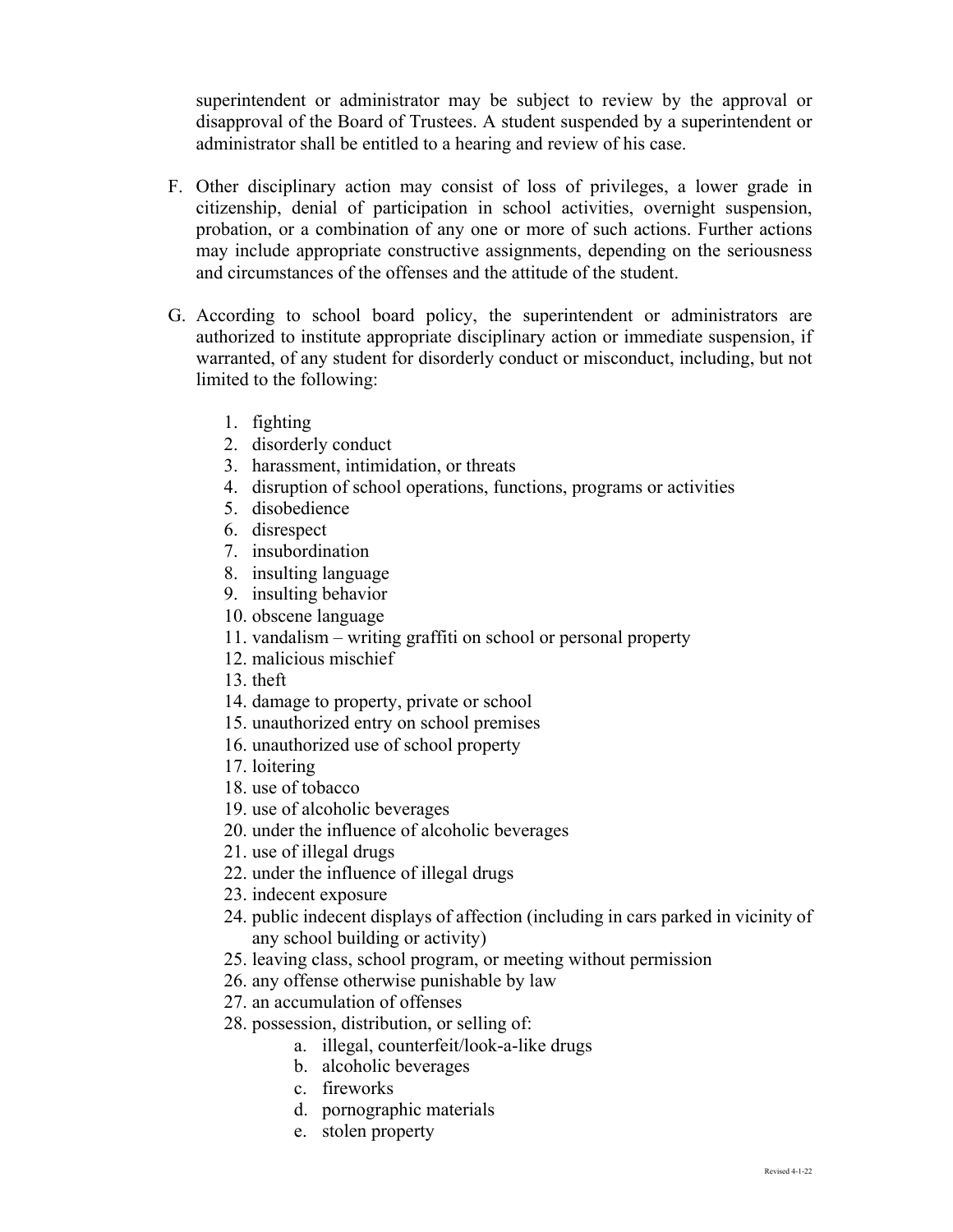- f. tobacco
- g. cards or gambling paraphernalia
- h. noise-making devices
- i. other disruptive materials
- j. other materials, possession of which is punishable by law
- 29. distribution or selling of legal drugs
- 30. flashing gang signs or using gang terms
- 31. possession of weapon or look-a-like weapon
- H. A parent of a compulsory school-age child enrolled in the Clinton Public School District shall be responsible financially for his or her minor children's destructive acts against school property or persons. A parent may be requested to appear at school by an appropriate school official for a conference regarding conduct pursuant to this policy and having received proper notification by an appropriate school official, shall be required to attend requested conferences, and shall be responsible for any criminal fines brought against such students for unlawful activity as defined in 37-11-29 of the Miss. Code, occurring on school grounds.

See Drugs/Alcohol Possession/Use by Student

#### **DRESS CODE**

It is virtually impossible to write a regulation that will adequately cover every detail of appropriate conduct and dress. Therefore, it is necessary for the principal of the school to make judgments about whether a student is properly groomed, dressed and is manifesting appropriate behavior. We are attempting to eliminate as much confusion as possible, so our attention can be turned to educational pursuits.

All students are expected to observe certain minimum standards of hygiene, sanitation, and personal appearance. The following regulations are to be observed by all students. Any student violating any of these regulations will be subject to appropriate disciplinary action.

- 1. Hair shall be groomed so as not to extend below the eyebrows and cover or obscure the eyes or any parts thereof.
- 2. Hair shall not be groomed in class.
- 3. Hair shall be free from obnoxious odors, maintained clean in quality, and be neat in appearance.
- 4. Picks and combs shall not be worn in the hair.
- 5. Shoes or sandals shall be worn. No shoes with wheels are allowed.
- 6. Cleanliness of both dress and body is mandatory.
- 7. Belts, if worn, shall be buckled or fastened.
- 8. Fasteners designed for use with an article of clothing will be used appropriately at all times.
- 9. Clothing with vulgar, indecent, or suggestive writing or symbols shall not be worn.
- 10. Clothing advertising tobacco, alcohol, and drugs shall not be worn.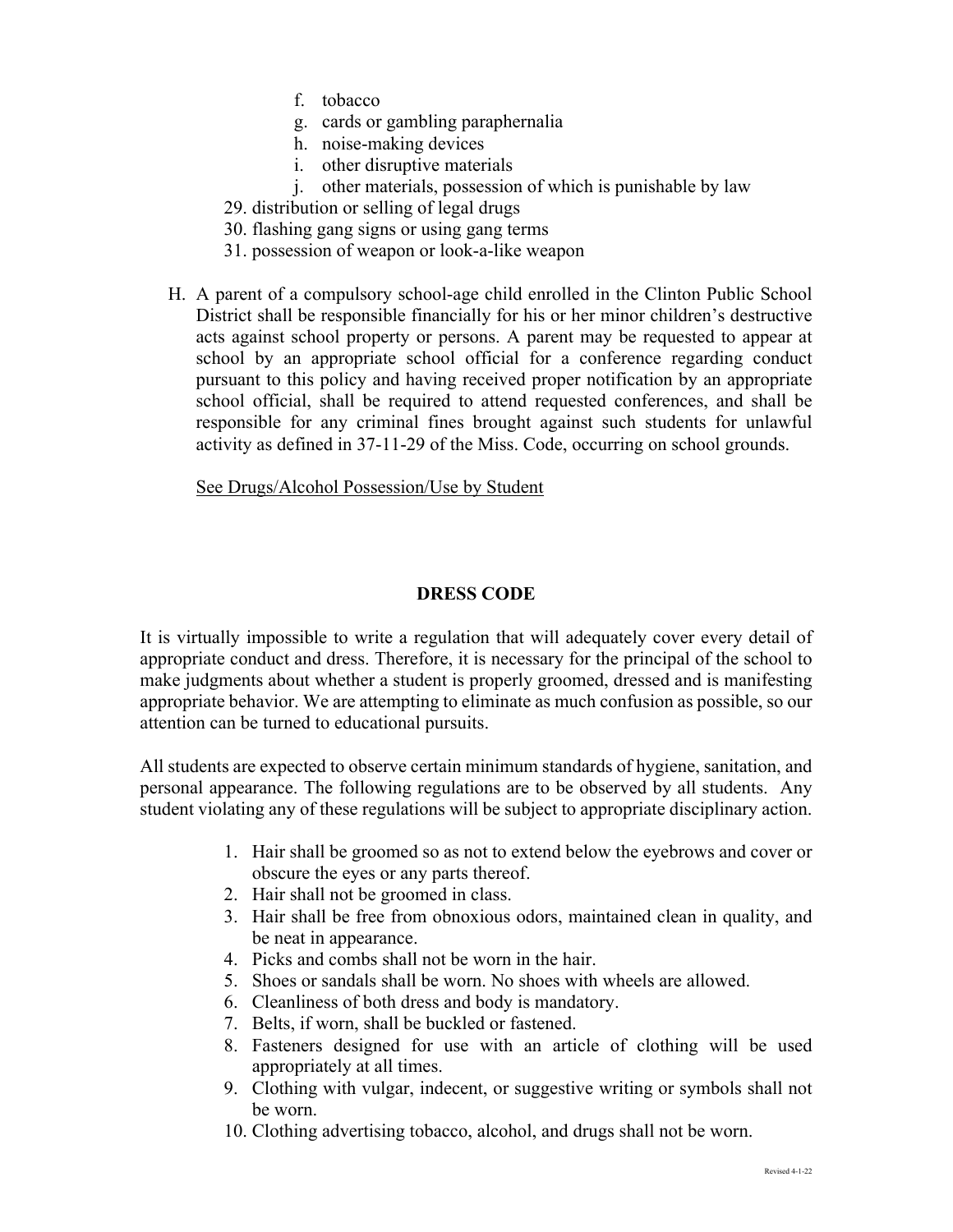- 11. Unless prescribed, sunglasses shall not be worn in the building.
- 12. No clothing considered and designed as underclothing shall be worn as an outside garment.
- 13. Hemmed, loose-fitting walking or Bermuda shorts may be worn.
- 14. Jeans, shorts, and other garments with holes which expose the skin above the knee or any undergarment shall not be worn.
- 15. No hats, caps, nor toboggans shall be worn inside the buildings.
- 16. Appropriate underclothing shall be worn.
- 17. No see-through clothing shall be worn unless worn with appropriate underclothing.
- 18. No clothing tops shall be so low as to expose any part of the breast, or shall be excessively low in the back.
- 19. Any style of clothing determined to be immodest in dress is prohibited.

Students are expected to dress and groom within the limits set by these standards. Students are expected to obey the rules and directions of their teachers and administrators in charge of their educational program. Parents are also requested to see to it that their children conform to the limits set by the personal appearance standards. Parents are also requested to encourage their children in participating in the spirit intended by the standards for personal appearance and the discipline program. The personal appearance code will be positively enforced by teacher and school administrators. Parents will be called to bring the student acceptable clothing if the clothing worn is not appropriate.

#### **FIGHTING**

The Clinton Public School District has the safety of students as a priority; therefore, no student will be allowed to fight or to hit for any reason on the way to school and from school, while at school, or at any school events. A student who fights or hits can be immediately suspended from school.

#### **DUE PROCESS**

A student who has been suspended for more than (10) days or expelled has the right to due process. All aspects, circumstances and records of the student's case shall be confidential and available only to authorized school officials dealing directly with the student or to the student's parents, legal guardians or attorneys for the student or for the Board. The following procedures provide notice and opportunity to be heard in such matters. The hearing will be conducted as outlined in CPSD Board Policy JCAA and JCD.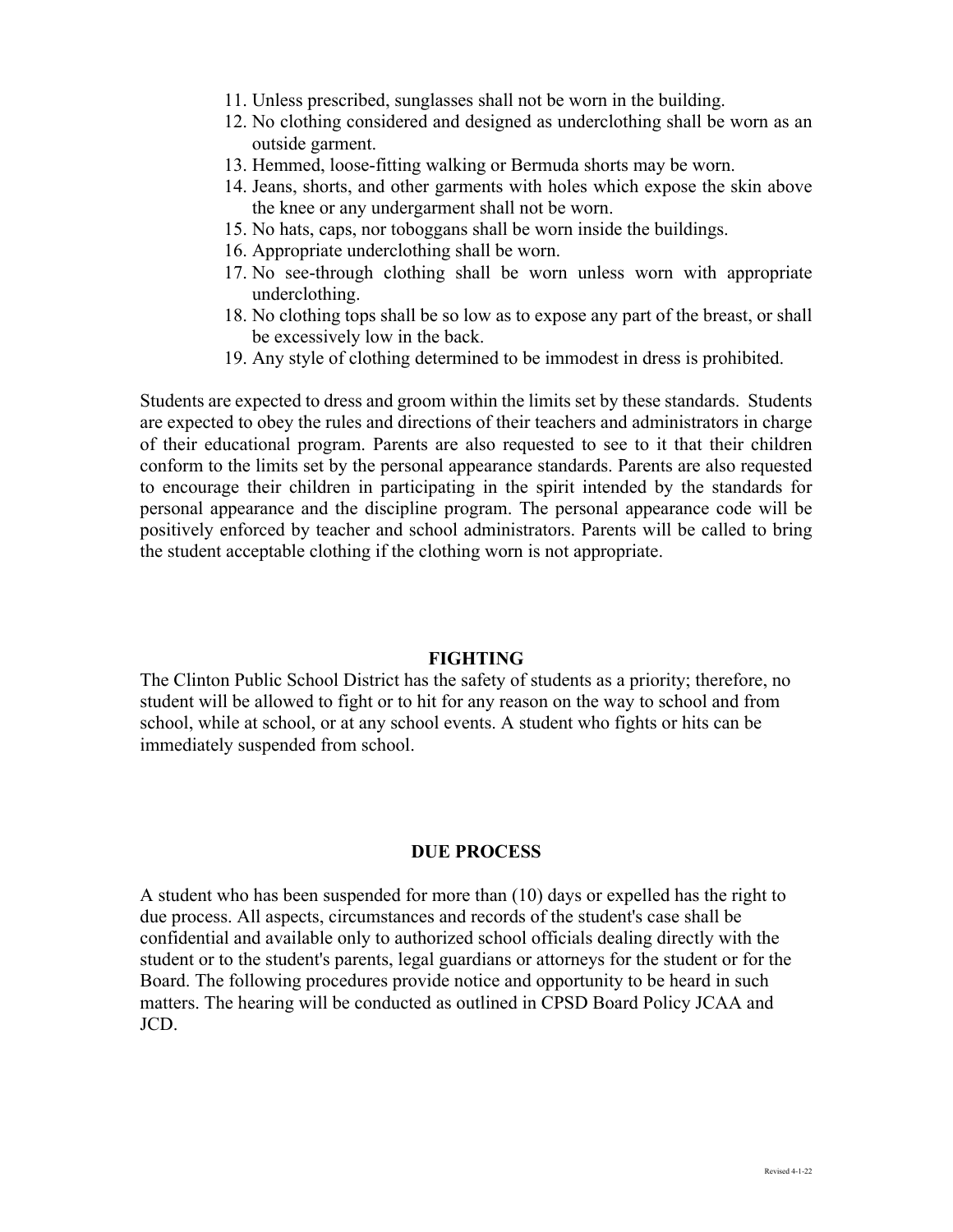#### **STUDENT BULLYING**

Students and employees in the Clinton Public School District are protected from bullying and harassing behavior, whether on or off campus, by other students or employees. Bullying or harassing behavior is any pattern of gestures or written, electronic or verbal communications, or any physical act or any threatening communication, or any act reasonable perceived as being motivated by any actual or perceived differentiating characteristic that (a) places a student or school employee in actual and reasonable fear of harm to his or her person or damage to his or her property, or (b) creates or is certain to create a hostile environment by substantially interfering with or impairing a student's education performance, opportunities or benefits.

Any student, school employee or volunteer who feels he/she has been a victim of bullying or harassing behavior, or has witnessed or who has reliable information that a student, school employee or volunteer has been subject to bullying or harassing behavior shall report such conduct to a teacher, principal, counselor or other school official. The report shall be made promptly but no later than five calendar (5) days after the alleged act or acts occurred.

The complaint will be investigated promptly. Parents will be notified of the nature of any complaint involving their student. The district official will arrange meetings as may be necessary with all concerned parties at scheduled times as prescribed by School Board Policy JDDA.

The discipline policies and procedures must recognize the fundamental right of every student to take "reasonable actions" as may be necessary to defend himself or herself from an attack by another student who has evidenced menacing or threatening behavior through bullying or harassing. Furthermore, the Clinton Public School District defines "reasonable action" as promptly reporting the behavior to a teacher, principal, counselor, or other school employee when subjected to bullying or harassing behavior.

#### **RACIAL HARASSMENT**

Racial harassment consists of physical, written, symbolic, or verbal conduct or communication relating to an individual's race when the conduct; has the purpose or effect of creating an intimidating, hostile or offensive working or academic environment, or has the purpose or effect of substantially or unreasonable interfering with an individual's work or academic performance.

Appropriate disciplinary actions may include but are not limited to counseling, awareness training, parent-teacher conference, warning, suspension, exclusion, expulsion, transfer, remediation, termination, or discharge. School district action taken for violation of this policy shall be consistent with the requirements of due process.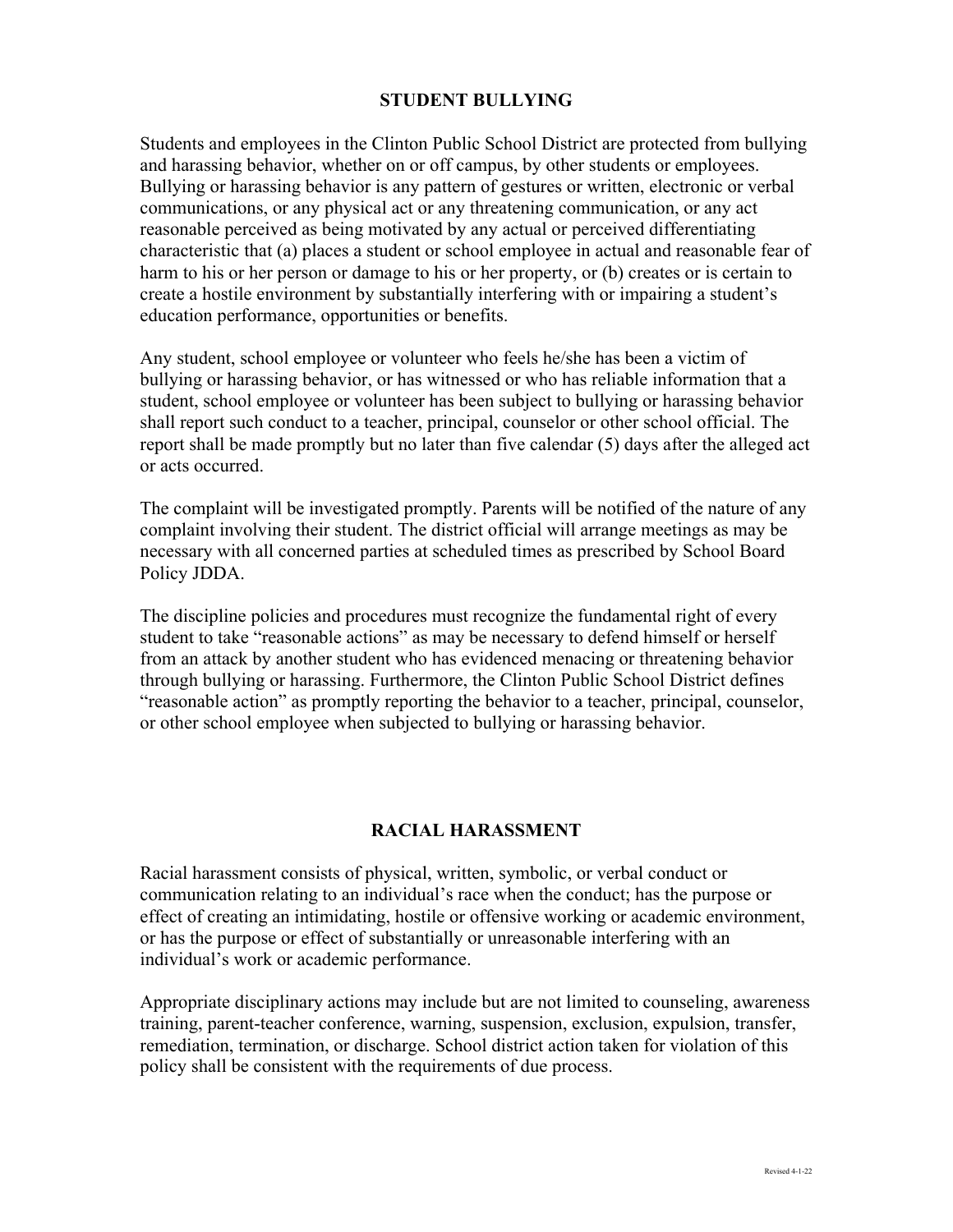#### **ELECTRONIC DEVICES and DISTRACTING ITEMS**

Students should not bring electronic devices or items that distract other students. The item will be taken up and the parent must come to the office to claim it. School personnel will not be held liable for such items. Any continuous infractions may result in suspension.

#### **MONEY AND OTHER VALUABLES**

Students should bring to school the exact amount of money needed to pay for lunch, field trips, etc. Parents are requested to put any money sent to school in an envelope with your child's name, teacher's name, amount of money and purpose for the money written on the envelope.

Extra money should *never* be brought to school without the school's permission. Money and other valuables such as electronics, cards, rings, coins, pens, etc., usually cannot be returned because of the difficulty in identifying the owner. The school is not responsible for the loss.

#### **FORGERY**

Forgery is defined as using someone else's work, name or signature to obtain an advantage or benefit without his or her knowledge and permission. Examples are students signing parent's name on behavior reports, progress reports, report cards or teacher notes or taking someone else's work erasing his/her name and putting his or her own name on the paper. This is a serious offense and the student involved will be sent to the office of the principal for disciplinary action.

#### **DRUGS/ALCOHOL POSSESSION/ USE BY STUDENTS**

Students are prohibited from carrying, possessing in any manner or attempting to possess, using or selling morphine, marijuana, cocaine, opium, heroin, their derivatives or compounds, drugs commonly called LSD, "pep" pills, tranquilizers, or any other controlled substance by law, drug paraphernalia, alcohol, or any other narcotic drug, barbiturate, substance ingredient or compound which, when taken orally, intravenously, inhaled, or consumed in any other manner which may cause the person to be under the influence thereof. This will include any substance which is falsely represented to be a controlled or counterfeit substance.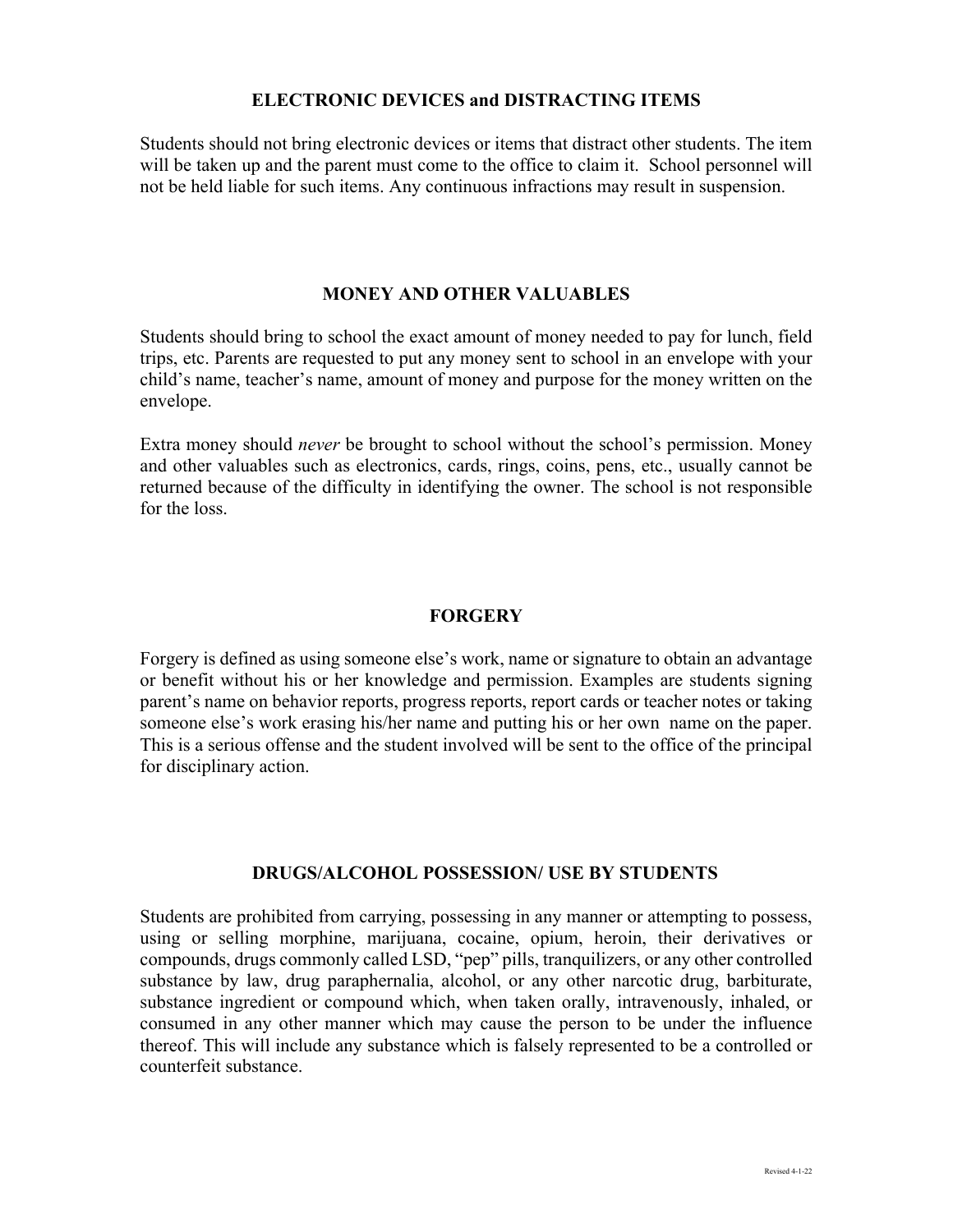Likewise, no student shall act, aid, abet, assist, distribute, or conceal the possession, and/or the consumption, the purchase, or the distribution of any illicit drugs or alcoholic beverages by another student or students.

Any student who violates the provisions of this policy will be suspended for ten (10) days and recommended to the Board for expulsion for one (1) calendar year.

The provisions of this policy (School Board Policy JCDAC) shall apply to all students during the period of time that they are under and/or subject to the jurisdiction of the Clinton Public School District, while participating in or going to or from any school-related activity, at any place where an inter-scholastic athletic contest is taking place, during the course of any field trip, during the course of any trip sponsored by the Board, while under the supervision and direction of any teacher, principal or other authority of this school district, when such conduct does or may threaten to interfere with or disrupt the educational process or pose a threat to the safety of the student or others.

The district may require any student to submit a drug and/or alcohol test (within a five hour block of time) at the expense of the parent if there is reasonable suspicion that the student has or is using prohibited drugs and/or alcohol. A refusal or failure to take a drug and/or alcohol test shall be considered a positive drug and alcohol related offense.

The consequence for failure to abide by the above will be expulsion for one calendar year. Clinton Police will be notified of any situation involving drugs and/or alcohol.

#### **CONFERENCES**

Parents can schedule conferences with teachers after school on Tuesdays, Wednesdays, or Thursdays. An appointment is necessary and helpful in having your child's work and records on hand for discussion. If you wish to make an appointment, call the school office. The principal, assistant principal, teacher and counselor are available for conferences by appointment.

#### **COPYING OF DOCUMENTS**

Parents should keep copies of birth certificates, immunization forms, social security cards, residency documents, etc. The school office **CANNOT** make copies of these documents from the student's cumulative folder.

#### **CUSTODIAL PARENT**

If there is a custodial situation, the custodial parent should notify the office. The student file will be checked for any restrictions and to verify custody. Unless restrictions are listed, the non-custodial parent will have the right to ask for copies of grade reports and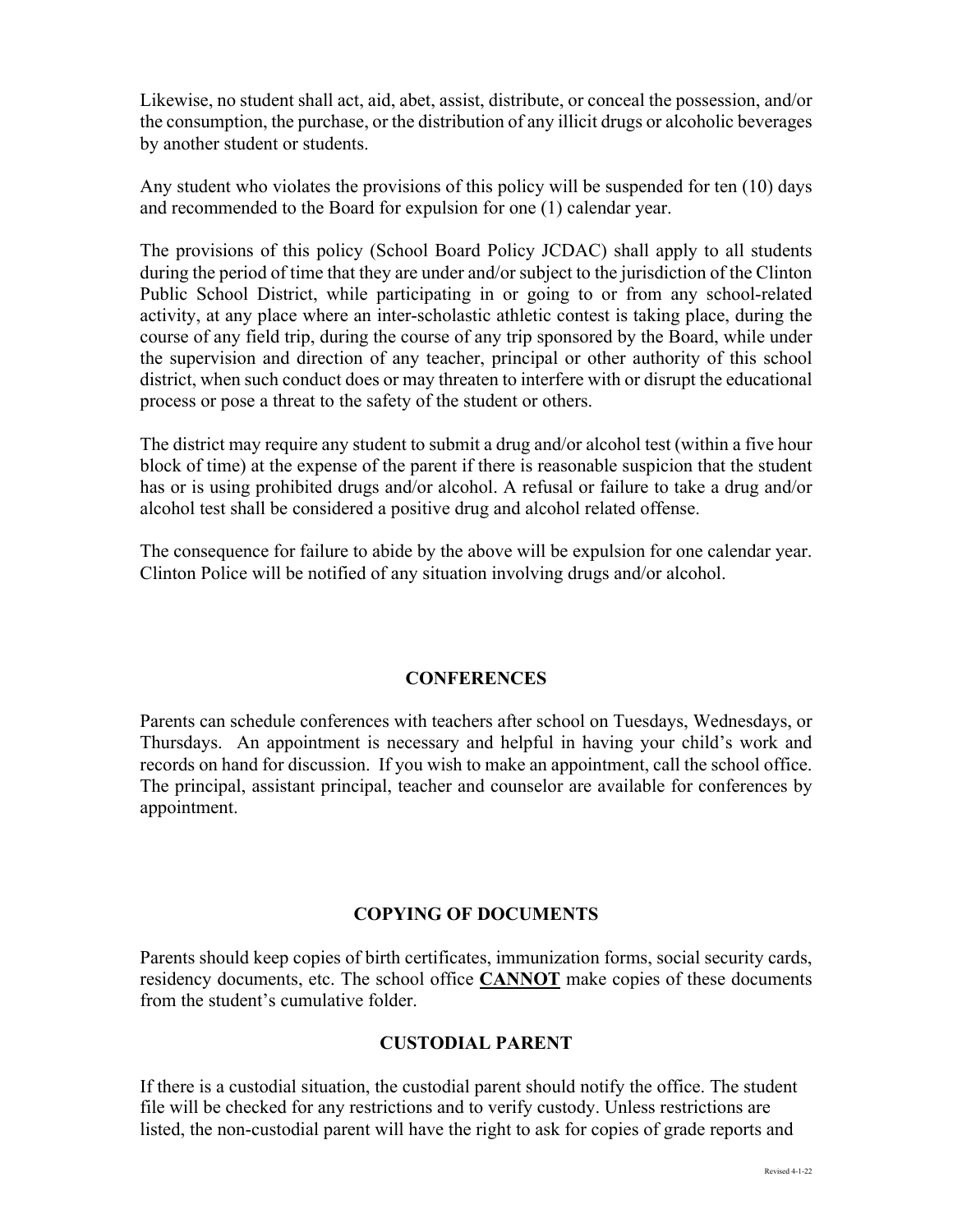discipline actions. Conferences are not held with the non-custodial parents unless the custodial parent is present.

The custodial parent is the only one allowed to enroll the student, to make changes in the emergency file or to withdraw the student.

#### **DIRECTORY INFORMATION**

The Family Educational Rights and Privacy Act (FERPA), a Federal law, requires that Clinton Public School District, with certain exceptions, obtain your written consent prior to the disclosure of personally identifiable information from your child's education records. However, Clinton Public Schools may disclose appropriately designated "directory information" without written consent, unless you have advised the District to the contrary in accordance with district procedures. The primary purpose of directory information is to allow the district to include this type of information from your child's education records in certain school publications. Examples include: a playbill, showing your student's role in a drama production; the annual yearbook; jonor roll or other recognition lists; graduation programs; and sports activity sheets, showing weight and height of team members, Directory information, which is information that is generally not considered harmful or an invasion of privacy if released, can also be disclosed to outside organizations without a parent's prior written consent. Outside organizations include, but are not limited to, companies that manufacture class rings or disclose yearbooks. In addition, two federal laws require local educational agencies (LEA) receiving assistance under the Elementary and Secondary Education Act of 1965 (ESEA) to provide military recruiters, upon request, with three directory information categories - names, addresses and telephone listings - unless parents have advised the LEA that they do not want their student's information disclosed without their prior written consent. If you do not want Clinton Schools to disclose directory information from your child's education records without your prior written consent, you must notify the District in writing two weeks prior to the start of school. Clinton Public School District has designated the following information as directory information: Student's name, electronic mail address, phone number, honors and awards received, address, dates of attendance, grade level, photographs, date and place of birth, weight and height of members of athletic teams, most recent previous school attended, and participation in officially recognized activities and sports.

#### **Notification of Rights under FERPA for Elementary and Secondary Schools**

The Family Educational Rights and Privacy Act (FERPA) affords parents and students over 18 years of age ("eligible students") certain rights with respect to the student's education records. These rights are:

(1) The right to inspect and review the student's education records within 45 days of the day the School receives a request for access.

Parents or eligible students should submit to the School principal [or appropriate school official] a written request that identifies the record(s) they wish to inspect. The School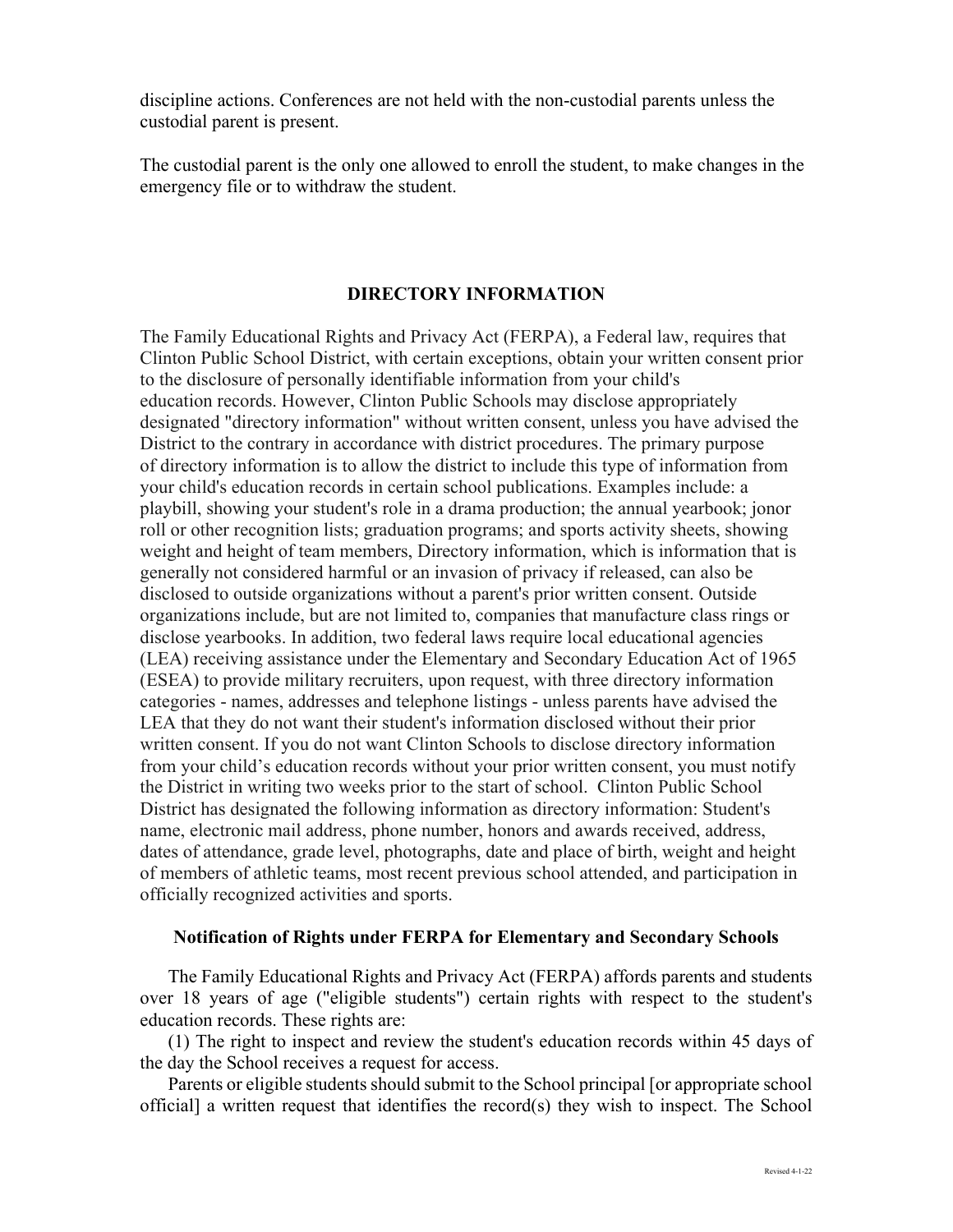official will make arrangements for access and notify the parent or eligible student of the time and place where the records may be inspected.

(2) The right to request the amendment of the student's education records that the parent or eligible student believes is inaccurate.

Parents or eligible students may ask the School to amend a record that they believe is inaccurate. They should write the School principal [or appropriate school official], clearly identify the part of the record they want changed and specify why it is inaccurate. If the School decides not to amend the record as requested by the parent or eligible student, the School will notify the parent or eligible student of the decision and advise them of their right to a hearing regarding the request for amendment. Additional information regarding the hearing procedures will be provided to the parent or eligible student when notified of the right to a hearing.

(3) The right to consent to disclosures of personally identifiable information contained in the student's education records, except to the extent that FERPA authorizes disclosure without consent.

One exception, which permits disclosure without consent, is disclosure to school officials with legitimate educational interests. A school official is a person employed by the School as an administrator, supervisor, instructor, or support staff member (including health or medical staff and law enforcement unit personnel); a person serving on the School Board; a person or company with whom the School has contracted to perform a special task (such as an attorney, auditor, medical consultant, or therapist); or a parent or student serving on an official committee, such as a disciplinary or grievance committee, or assisting another school official in performing his or her tasks.

A school official has a legitimate educational interest if the official needs to review an education record in order to fulfill his or her professional responsibility.

[Optional] Upon request, the School discloses education records without consent to officials of another school district in which a student seeks or intends to enroll. [NOTE: FERPA requires a school district to make a reasonable attempt to notify the parent or student of the records request unless it states in its annual notification that it intends to forward records on request.]

(4) The right to file a complaint with the U.S. Department of Education concerning alleged failures by the *School District* to comply with the requirements of FERPA. The name and address of the Office that administers FERPA are:

> Family Policy Compliance Office U.S. Department of Education 400 Maryland Avenue, SW Washington, DC 20202-5901

#### **EMAIL COMMUNICATION**

The Clinton Public School District has email service available to each teacher and administrative staff. The district's office of Technology continues to work very hard to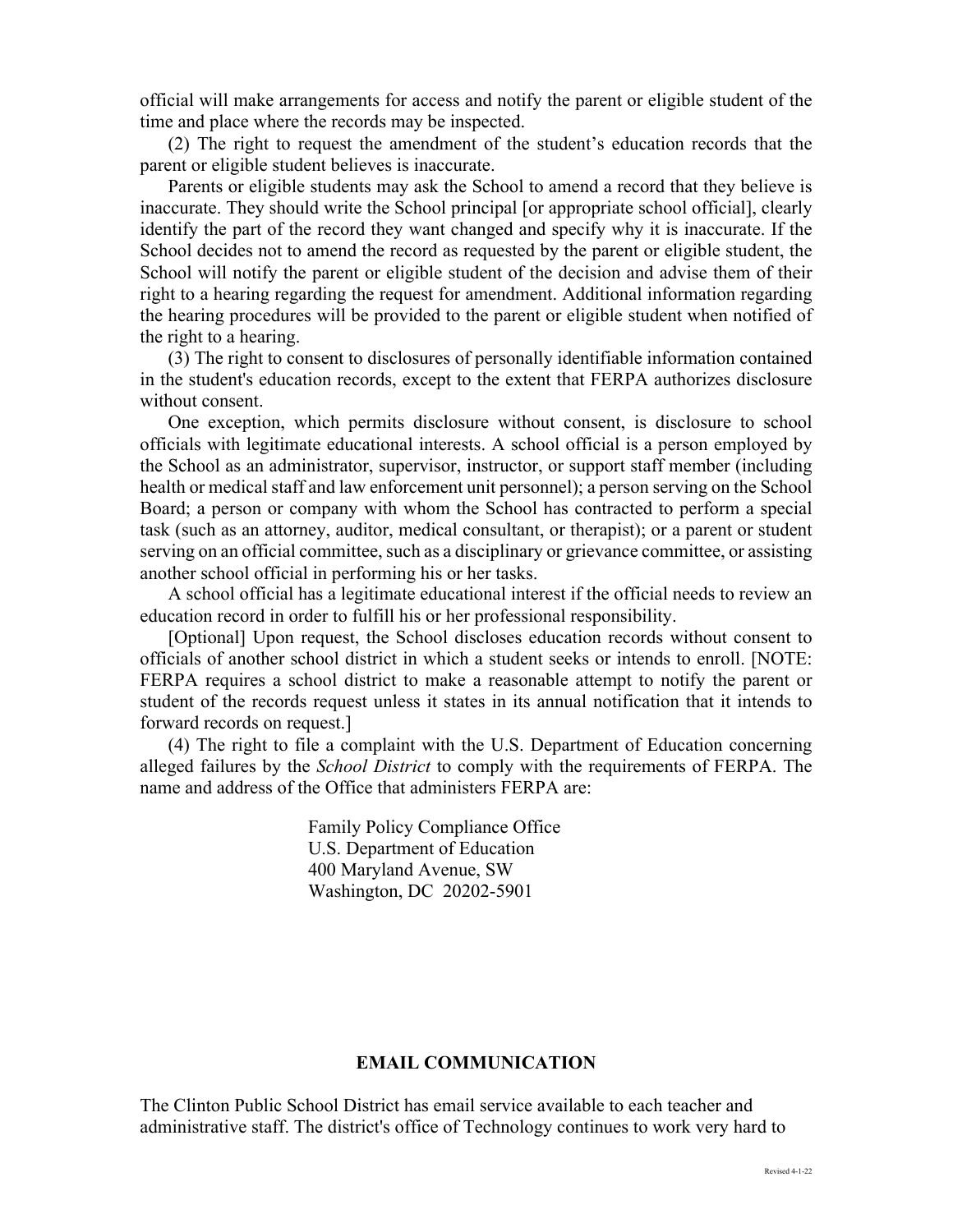keep this system up and running, however email service is subject to many areas of unreliability.

Email communication between parents and the school district may be blocked, dropped or lost by their internet provider and the Clinton Public School District email servers. Since there are many areas of influence in email, the district can not be held responsible for not receiving or failing to open email in a timely manner. Do not completely rely on this medium of communication for import or timely information.

Please follow up with a phone call on important matters, such as daily attendance, afternoon pickup, special instructions for the teachers, etc.

#### **EMERGENCY PROCEDURES**

Schools are sometimes faced with emergencies that require the total cooperation of staff members and students. The Clinton Public School District has detailed plans for operating the schools in emergency conditions such as fire, tornado, flood, severe weather, earthquake, explosions, and other disasters. Fire drills and other disaster preparedness measures are a regular part of each school's program. Students are expected to learn the procedures to be followed under emergency conditions and to cooperate fully as supervised by teachers. Parents should listen to the local radio or television stations for announcements from the Superintendent of Schools. Detailed instructions for emergency operations will be outlined to all students at their respective schools. Students will not be dismissed when the community is under a tornado warning. School personnel are responsible for the safety of the students who are in the hallway during a tornado warning; therefore, personnel are not available to check out students in the office.

#### **ENGLISH LANGUAGE LEARNERS**

English language learners are held to the same state-mandated standards as all students. Accommodations and interventions may be provided. Clinton Public Schools offers English as a second language service for qualifying students. For more information, contact Teresa Duke, 601-924-7533.

#### **EXCEPTIONAL EDUCATION SERVICES**

The Clinton Public School District provides Exceptional Education Services in a variety of class settings. The district participates in a statewide effort to identify, locate, and evaluate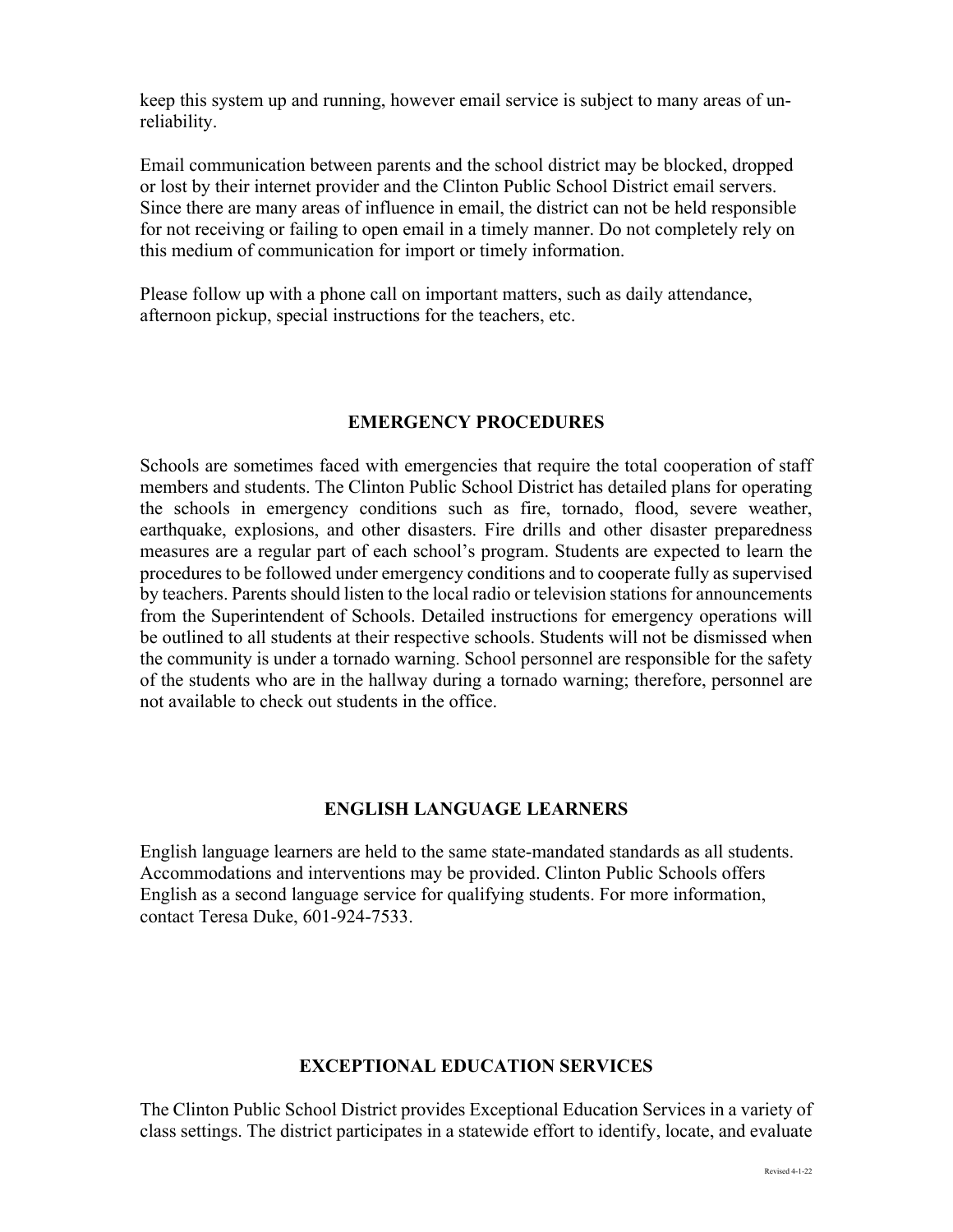disabled children through twenty-one (21) years of age. Call the Department of Special Education, 601-924-7541, if you have questions about services for your child.

#### **FIELD TRIPS**

A field trip is any planned activity involving students away from the school but under the jurisdiction and supervision of the school. Students are expected to comply with the school's code of conduct.

Field trips are an important part of the educational service of each school. Trips are made only with the permission of the parents. Notification of each field trip will be sent to parents. The parent must sign a permission form before students are allowed to attend. All field trips are supervised by regular classroom teachers and/or professional staff members employed by the school district. Students must ride the bus with their classmates to and from the destination. **Chaperones must incur any expenses for the trip and provide their own transportation. No additional children may attend the field trip.**

In grades 2-5, if a student has been suspended during a specific nine week period, he or she may not attend a field trip during that time period.

#### **ACCELERATED READING PROGRAM**

Our students are expected to become strong readers. One of the ways we encourage this is through our AR program. Students read on their reading level and receive points for the books they read. Special incentives are given throughout the year for participation. You may search for AR books online at www.arbookfind.com or through a link on the district website. At the end of the year, the student receiving the most points in his or her class will be recognized.

#### **ACCENT**

The Clinton Public School District provides the ACCENT program in grades 2 through 6 for students who are identified as intellectually gifted. The program is designed to meet the academic needs of children who are mentally functioning in the top five percent nationally or designated on an individualized intelligence test. To be considered for the program, a student must obtain scores at or above the  $90<sup>th</sup>$  percentile on a group intelligence test,  $90<sup>th</sup>$ percentile in one area or the composite on a normed achievement test, or in the superior range on measures of giftedness checklists.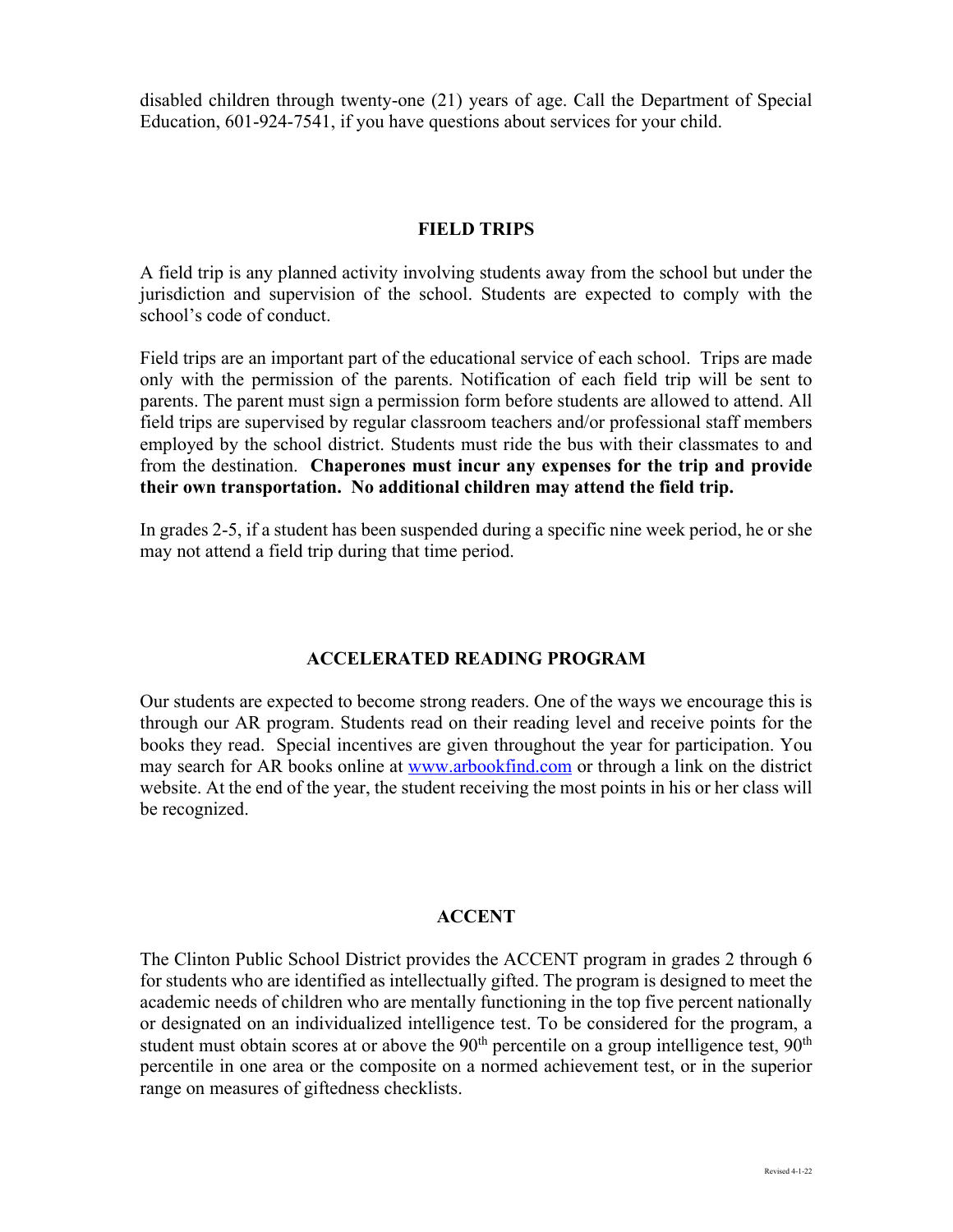#### **PHYSICAL EDUCATION REQUIREMENTS**

Due to the emphasis on health awareness, our district now has a physical education program consisting of a certified position and a teacher's assistant position in order to better equip our students in this area. We are committed to helping a student succeed in all areas of his/her life, especially to help them understand the importance of physical fitness, teamwork, and maintaining a healthy lifestyle. In order for us to teach effectively, we need each student to understand the importance of the following rules:

#### 1. **Gym shoes are required**.

- 2. No gum or candy is allowed in the gym.
- 3. Students must play by the rules every time.
- 4. Students must treat staff, school, and equipment with the proper respect.
- 5. If a student has an injury or health condition that requires them to sit out of PE class for any reason, parent(s) must provide a doctor's excuse explaining the student's condition and limitations.

#### **LIBRARY BOOK CHECKOUT**

Students are scheduled into the library/media center to check out books and to learn library and research skills. Students are encouraged to check out books for pleasure reading. Parents must pay for lost or damaged books. Please help your child be responsible in caring for and returning books weekly checked out through the school library/media center

#### **GRADING**

Grades are the result of careful and thoughtful evaluation by the teacher. Grades serve to stimulate student growth.

Students will receive grades in Language Arts and Math. Grades will not be weighted.

The following grading scale will be used:

| A           | 90-100       | Superior |
|-------------|--------------|----------|
| B           | 80-89        | Good     |
| C           | 70-79        | Average  |
| D           | 65-69        | Poor     |
| $\mathbf F$ | 64 and below | Failure  |
|             | Incomplete   |          |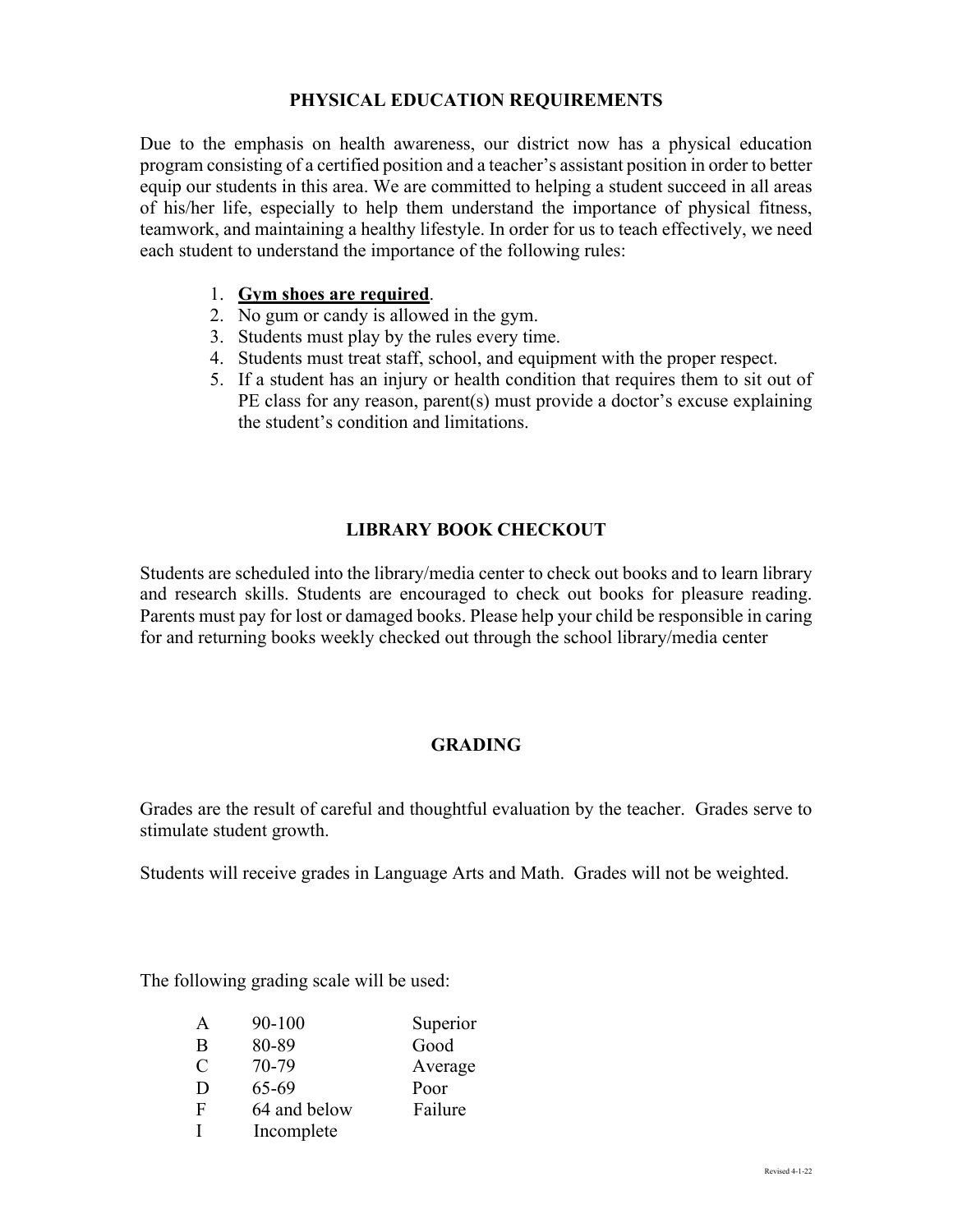- E Excellent
- S Satisfactory
- IN Improvement Needed
- U Unsatisfactory
- N No Grade Given

#### **PROMOTION/RETENTION POLICY**

Students will achieve a minimum grade of 65 (D) in each of the core subjects of Language Arts and Math for grades 1- 3 and Language Arts, Math, and Science for grades 4 and 5 for promotion to the next grade. In Kindergarten, no numerical grades are given. Multiple criteria including meeting the target scores on standardized assessments in early literacy and early numeracy will be utilized to determine promotion/retention. Beginning in the 2014-2015 school year, a student scoring below the minimal passing achievement level in reading on the established state assessment for  $3<sup>rd</sup>$  grade will not be promoted to  $4<sup>th</sup>$  grade unless the student meets the good cause exemptions for promotion. **Parental consent is not required** for retention. Summer school is not provided for promotion purposes.

#### **REPORT CARDS**

Students bring their grade report home on the Thursday following the end of each nineweek grading period. Sign one copy and return it to the homeroom teacher the day after you receive it. The last nine-weeks report will be mailed.

Grade reports are held for unpaid fees, fines, and lost books.

#### **HONOR ROLL**

Students will be recognized each nine weeks with special awards for making all A's and B's. Students may not make a C in a subject to be honored.

#### **GUIDANCE SERVICES**

The elementary guidance program provides students with a sense of belonging, selfrespect, and emotional security. It helps to provide a school environment in which effective learning and appropriate behavior exist. The counselor is a helping friend and is available in the school office whenever you need him or her. The district offers counseling services to assist parents, teachers, and school administrators in providing resources to the elementary student.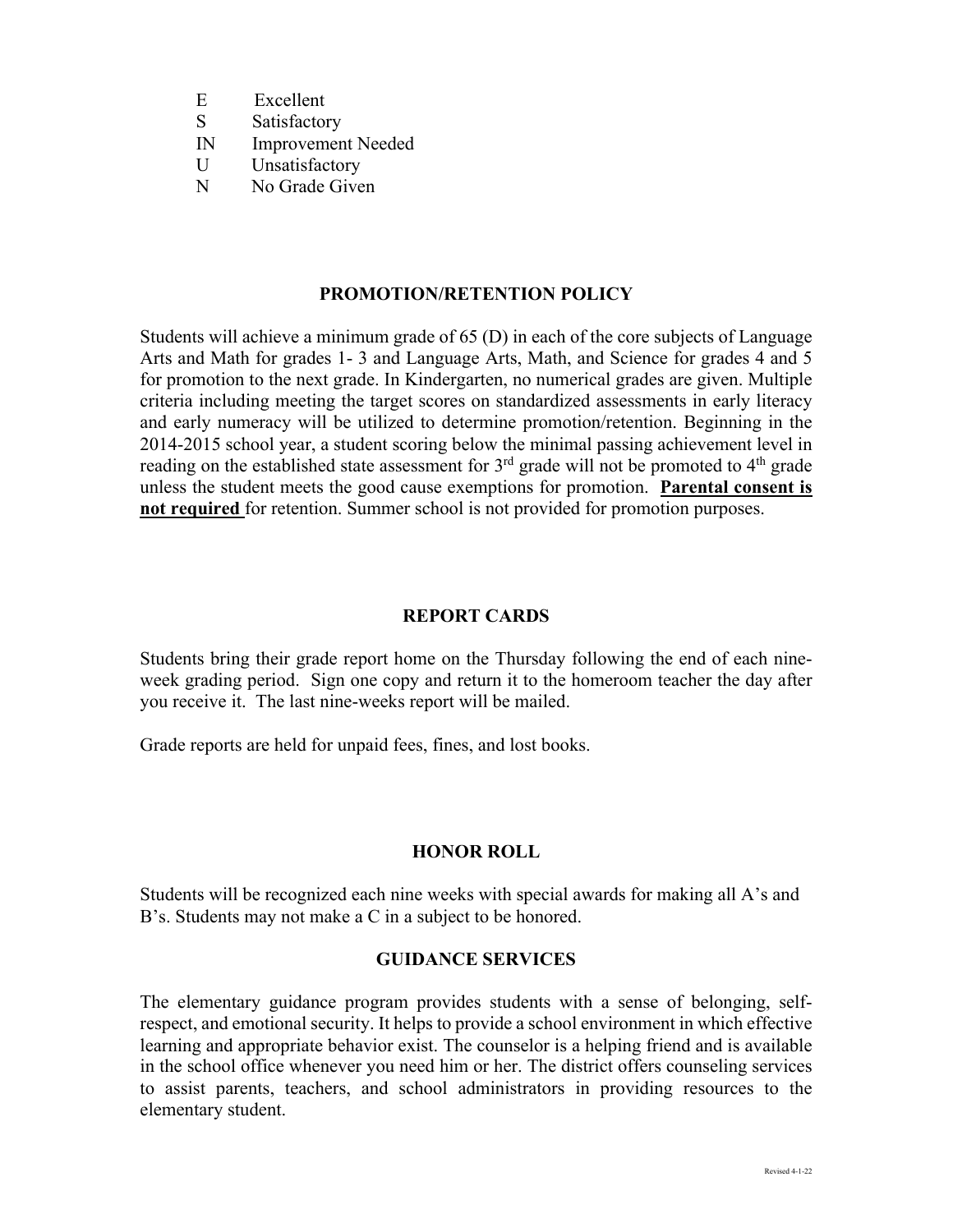#### **HOMEBOUND INSTRUCTION**

Homebound instruction is available upon request for certain students who need special services. Contact the Director of Special Education at 601-924-7541.

#### **HOMEWORK**

Homework is a very important part of each student's school experience. The work assigned will provide practice in skills taught at school and will give parents an opportunity to observe the student's work habits. Homework promotes habits of responsibility and will require a period of home study. Students are unable to achieve to the best of their ability unless a quiet study time for work at home is provided. This helps to develop good study habits and assures that students keep up with assigned work. The amount of time spent on homework varies with the individual student.

#### **MEDICAL INFORMATION**

#### **Form 121**

All students must have as a part of their cumulative record a Mississippi Immunization Compliance Certificate. Parents may obtain this certificate from the local health department or the family physician.

#### **Illness of Students**

Children should miss as little classroom time as possible, but for their health and the health of everyone else, they should not attend school while they are ill with any of the following: *a sore throat, earache, a severe runny nose, persistent cough, headache, chills, fever, nausea, vomiting, diarrhea, skin rash, and/or skin lesions*. Students are not to return to school for one full day after being sent home sick. (Example: If a student leaves school at 10:00 on Tuesday, he/she may return on Thursday.)

In case of a student's illness at school, you will be notified by telephone to pick up the student. Supply an emergency number in the event you cannot be reached. *Notify the school immediately when your work, cell, or home number changes.*

#### **First Aid**

The Clinton schools attempt to provide an environment in which students will be safe from accidents. If a minor accident occurs, first aid will be administered. No care beyond first aid will be given. All reasonable efforts will be made to notify parents. In case of an emergency, the district nurse and/or emergency response team (911) will be contacted.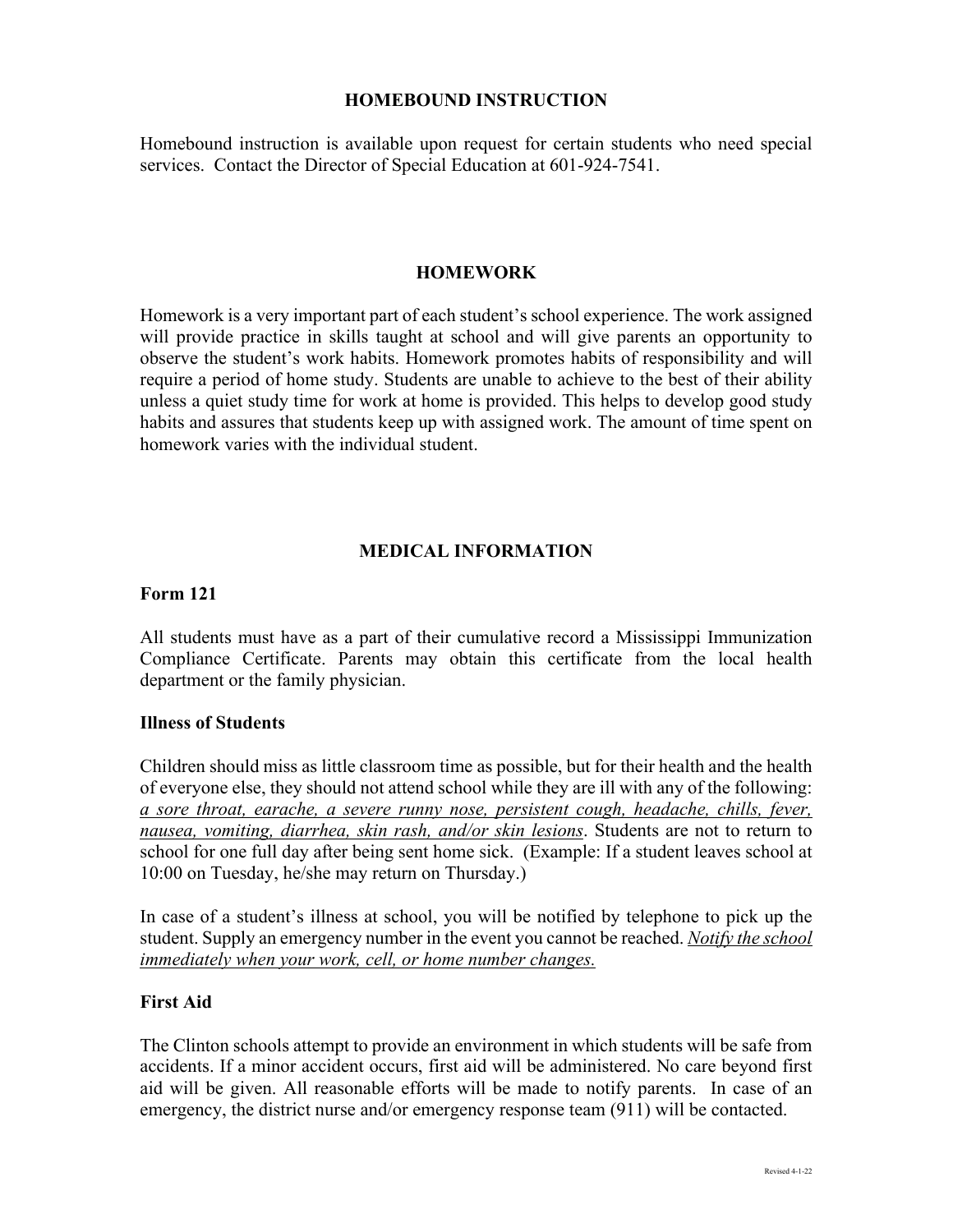#### **School Insurance**

School accident insurance is available to students and may be purchased in the fall of each year through the school office. Parents are encouraged to take advantage of this inexpensive plan.

#### **Medication Policy**

Elementary schools in the Clinton Public School District recognize that some children are able to attend school regularly because of the effective use of medication in the treatment of chronic disabilities or illnesses. When possible, parents should give medication at home. When a student's physician requires that the student take prescription or nonprescription medication during school hours, the school will cooperate with the physician and parent in the administration of the medication. **It is the parent's responsibility to see that the school office receives a completed medical packet**. The following regulations and procedures follow guidelines recommended by the American Academy of Pediatrics.

#### *1. Authorization required to administer prescription and nonprescription medication:*

The Request to Administer Medication form must be completed by the child's physician and parent and must be approved by designated school personnel before administration of medication to the child at school. Request to Administer Medication forms are available in the school office.

- 2. *Delivery of medication to and from school*:
	- a. The parent is responsible for delivering the student's supply of medication in the original container to the school office. The empty container will be returned home the last school day of each week by the student.
	- b. Medication brought to school by a student without prior approval from school personnel will not be administered. In such cases, the parent will be notified immediately that he or she must come to the school so the medication can be administered.
	- c. Unused medication will be returned to the parent only.
	- d. The parent is responsible for notifying the school immediately when (1) there is a change of physician; (2) the medication or dosage is changed; and (3) the administration of the medication is to be stopped. In the event of any of the above, a new physician form must be completed.

#### 3. *Receipt and storage of medicine*:

- a. Medication shall be received for storage from parent or child only if the Request to Administer Medication authorization form is on file in the school office.
- b. The medication will be stored in an appropriate area in the office.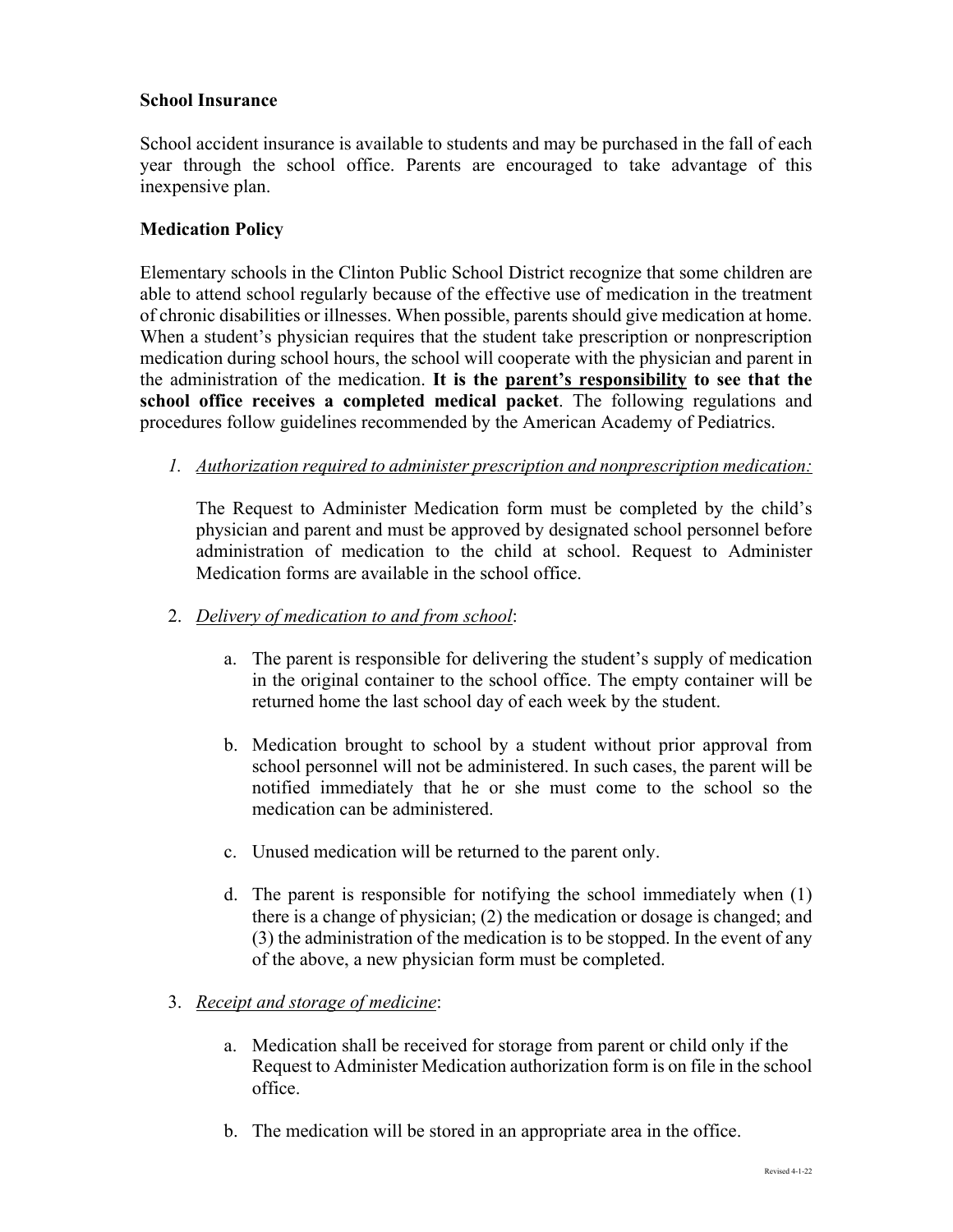- 4. *Procedures for the administration of prescribed or non-prescribed medication*:
	- a. All medication to be administered to children shall be checked against the Request to Administer Medication Authorization Form and recorded in the medication log.
	- b. The identity of the child shall be verified before administering medication.
	- c. Designated school personnel shall administer the medication.

#### **Communicable Disease**

Communicable disease (measles, mumps, chicken pox, "pink eye," etc.) is acted upon in accordance with Clinton School Board Policy, JGCC, 1981. A student with a communicable disease shall remain at home until the disease is no longer a threat to that student or others. The principal will report to the health department all cases of communicable disease that might pose a threat to the health of the school community. When concerned with an individual case, the welfare of all students and employees will be the primary consideration. The school will resolve each case with consultation with the Mississippi State Department of Health. If your child is absent as the result of a communicable disease, bring a certificate from your doctor or the county health department when the child returns after recovery from the illness.

#### **Head Lice**

Routine checks will be made during the school year for head lice. Anyone can get head lice just by coming in contact with someone who is infested. This is especially true in schools and other areas where children are closely congregated in a classroom and on the playground. *It is very important that the child's hair be examined closely and frequently by the parents to make sure that he or she has not contacted head lice.* If a child is found to have head lice, a parent will be called to pick up the child at school. After treatment, the child may return to school, when the treated hair is free of nits, and a parent brings box top and dated receipt of the name of the head lice treatment product and the date(s) of treatment. The child will be checked by school personnel before returning to class. A second treatment is required in seven days.

#### Legislative session 1997, House bill 154:

"If a student in any public elementary or secondary school has had head lice on three occasions during one school year while attending school, or if the parents of the student has been notified by school officials that the student has had head lice on three occasions in one year, as determined by the school nurse, public health nurse or a physician, the principal or administrator shall notify the county health department of the recurring problem of head lice with that student."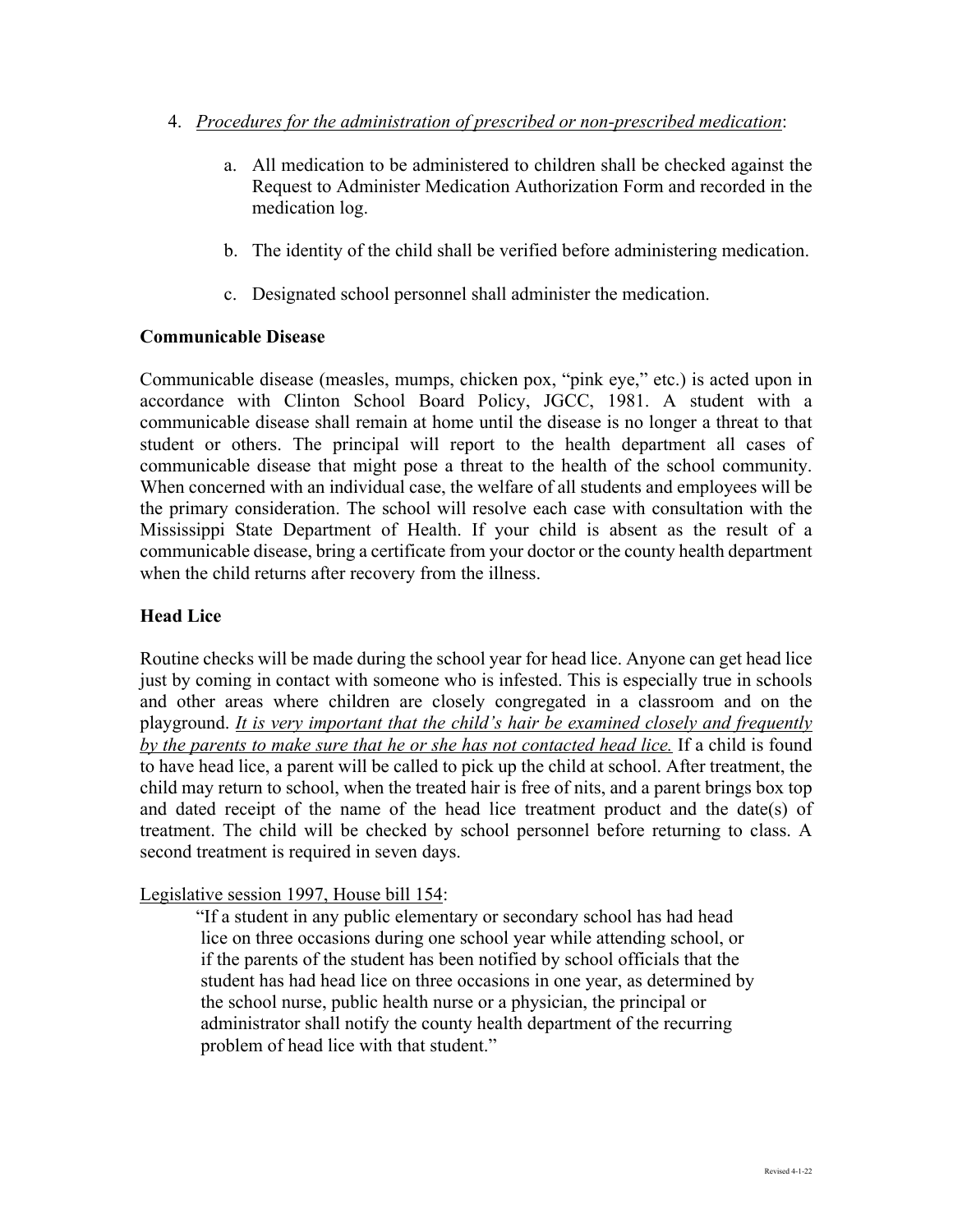#### **HIGHLY QUALIFIED STAFF**

High academic achievement is the standard for student performance at all Clinton Public Schools. Students are expected to master each subject at the proficient level or above. Administrators, teachers, and support staff are dedicated to providing students with the knowledge and skills to help them be successful.

We are also pleased to notify you that our teachers are all highly qualified. They are all licensed by the Mississippi Department of Education for the grade and subject they teach. Parents have the right to request information regarding the professional qualification of their child's classroom teacher(s) and paraprofessional staff.

#### **PARENT TEACHER ORGANIZATION**

Parents and teachers are encouraged to join and actively support the PTO. The PTO provides opportunities to work together in a constructive way for school improvement. Volunteer sheets will be handed out the first day of school. Please sign up to help.

#### **PARTIES**

Students may have two (2) parties a year (Christmas and Valentine's). Students do not exchange gifts with each other at school. They may exchange Valentine cards under the teacher's supervision but must include the entire class. Birthday recognitions may be held at snack time with minimum refreshments. No invitations may be given out at school.

School personnel will not accept deliveries made to any of the Clinton schools for students by businesses or other commercial enterprises.

#### **PRESCHOOL PROGRAM**

The preschool program at Clinton Park is designed to provide early intervention for students who may not have access to early childhood education. This program is partially funded with a Blended Pre-K Grant from the Mississippi Department of Education.

The preschool program will follow the CPS calendar. The school day will begin at 7:45 with dismissal at 2:30. The program provides a learning environment that nurtures language and emergent literacy in a developmentally appropriate setting. Class size is limited to twenty students with a student/teacher ratio of 10:1. The daily schedule includes activities that support oral language development, fine and gross motor skills, self-help, and social-emotional development.

In order to participate in the program, students must be 4 years old by September 1 of the current year. Students must also reside within the Clinton Public School District. Students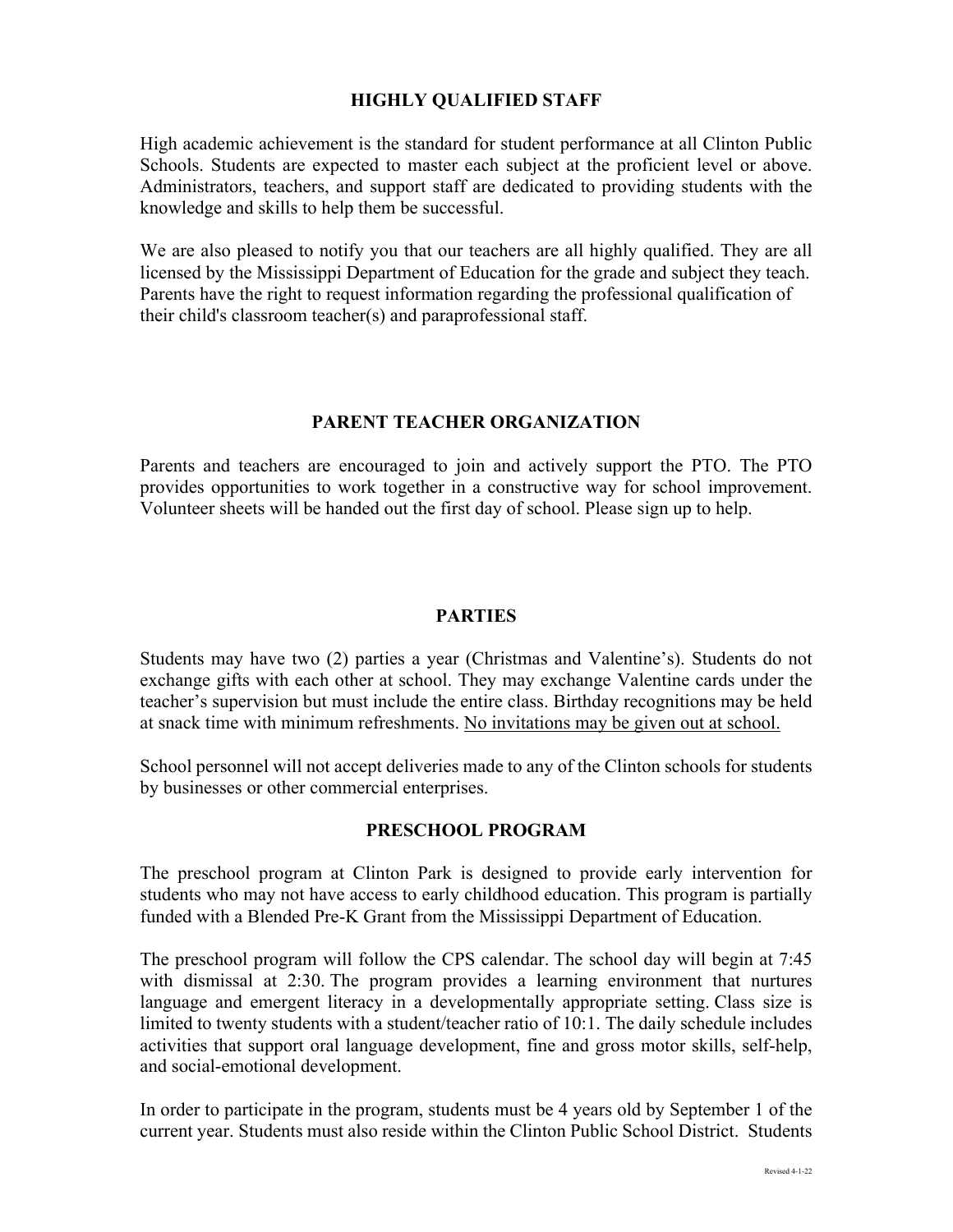who meet this eligibility criteria will be assessed with a preschool screener. Those students deemed most in need of early intervention services will be selected to participate in the preschool program.

Family and parental involvement is an important part of a child's education. Parents are encouraged to participate in our Parent Academy workshops held monthly. Parents will also be invited to participate in various classroom activities throughout the year.

Preschool students will abide by all district policies and procedures including attendance policies.

#### **SCHOOL PICTURES**

School pictures will be made available to students each school year. The school will provide notice of the date on which pictures are taken. Advance payment is required. If your child is absent, he or she will have a make up date for Fall pictures. Christmas and Spring pictures do not have a make-up date. All pictures are considered fundraisers for the school.

#### **SCHOOL SEARCHES**

The Clinton Public School District grants authority to administration to search a student's person, possessions, desk, or other school property to ensure a safe environment for all students. See Policy Code JCDA.

#### **SUPPORT TEAMS**

Students are referred to academic and behavior support teams as needed.

#### **TEXTBOOKS**

Textbooks are issued to students for use during the year. Students are responsible for lost or damaged books and must pay for them. Students are encouraged to take good care of books to avoid an assessment at the end of the year.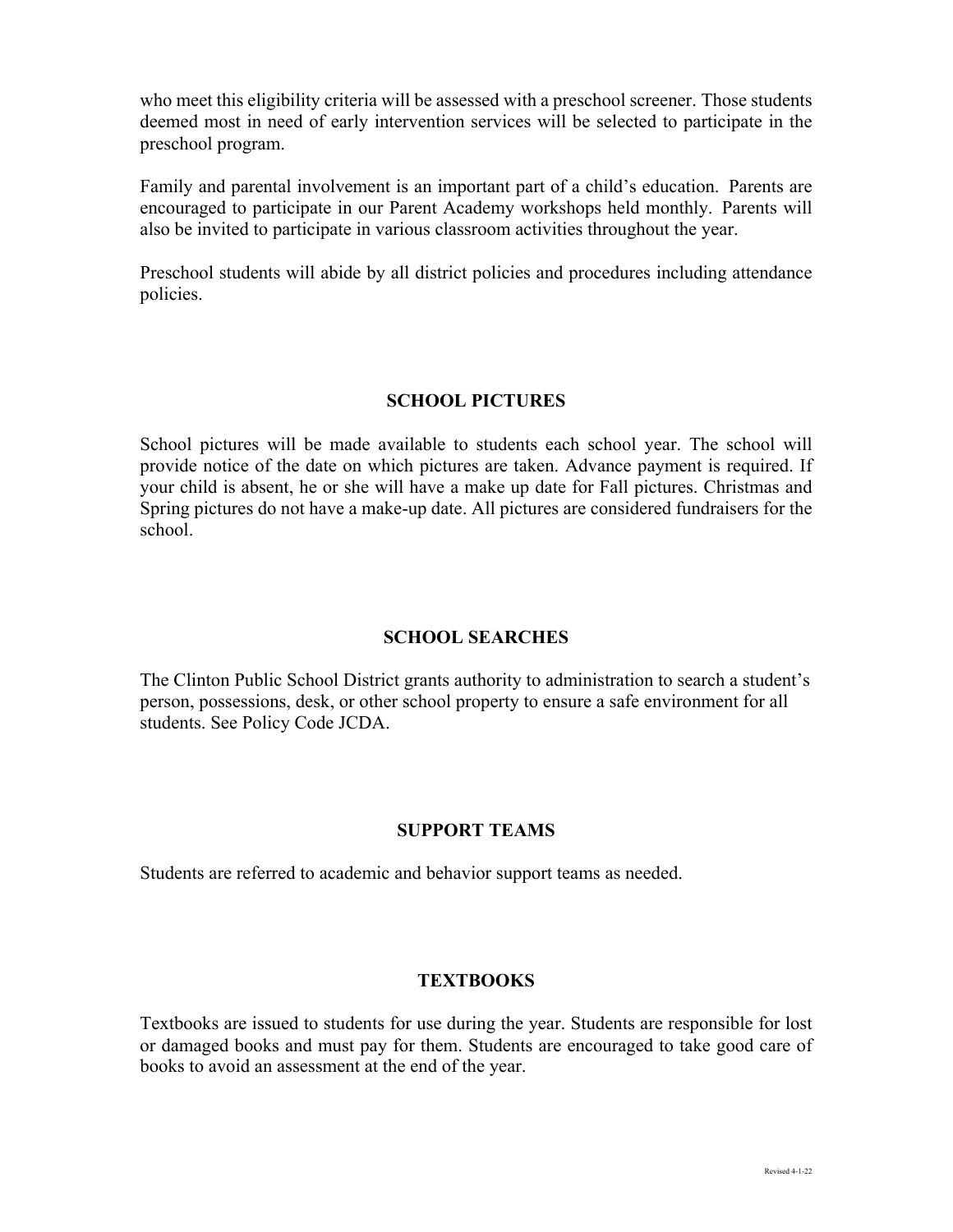#### **TITLE I PARENT INVOLVEMENT POLICY**

Because parental involvement is an essential element in a child's success in school, the Clinton Public School District believes that parental involvement should be a vital, integral part of each school's Title I program. The Title I Parent Involvement Program shall be based on school and home cooperation, collaboration, and communication. A copy of the school's Parent Involvement Policy will be distributed at registration.

#### **VISITS TO THE SCHOOL**

Parents are welcome and encouraged to visit our school under these guidelines:

- 1. Sign in upon arrival and sign out upon your exit.
- 2. List the reason for your visit.
- 3. All classroom observation visits are limited to 30 minutes for parents only. These must be pre-approved by the teacher you are observing or an administrator.
- 4. Teachers are not available to conference with parents during the day unless the parent has a scheduled appointment. You may call the office to let the teacher know you want a conference, and the teacher will call you back to schedule it.
- 5. Please always have your photo ID available in the event that office personnel need verification of identity.
- 6. When meeting your child for lunch, wait in the cafeteria in the designated area. After lunch, please do not walk your child back to the classroom.
- 7. Please silence your cell phone upon entering the building.

Every moment we have with your child is precious. Our teachers welcome visits with you during their planning time or after school. Conferences should be scheduled through your child's teacher. Classroom observations must be scheduled though the office.

It is not necessary to visit the classroom if a child has forgotten an item, such as lunch, snack, classroom materials, etc. The items should be left in the office and will be delivered to the classroom by office personnel.

#### **LOST AND FOUND**

Print names on *ALL* school materials and removable clothing such as lunch bags or boxes, raincoats, sweaters, coats, caps, mittens, scarves, and boots. Use *permanent ink markers*. Lost articles are kept in the office. Parents may check for lost articles any time during the school year. Lost and Found items will be on display on Parent Conference Day and on nights of PTO events. Unclaimed items will be donated to the 4C's at the end of each semester.